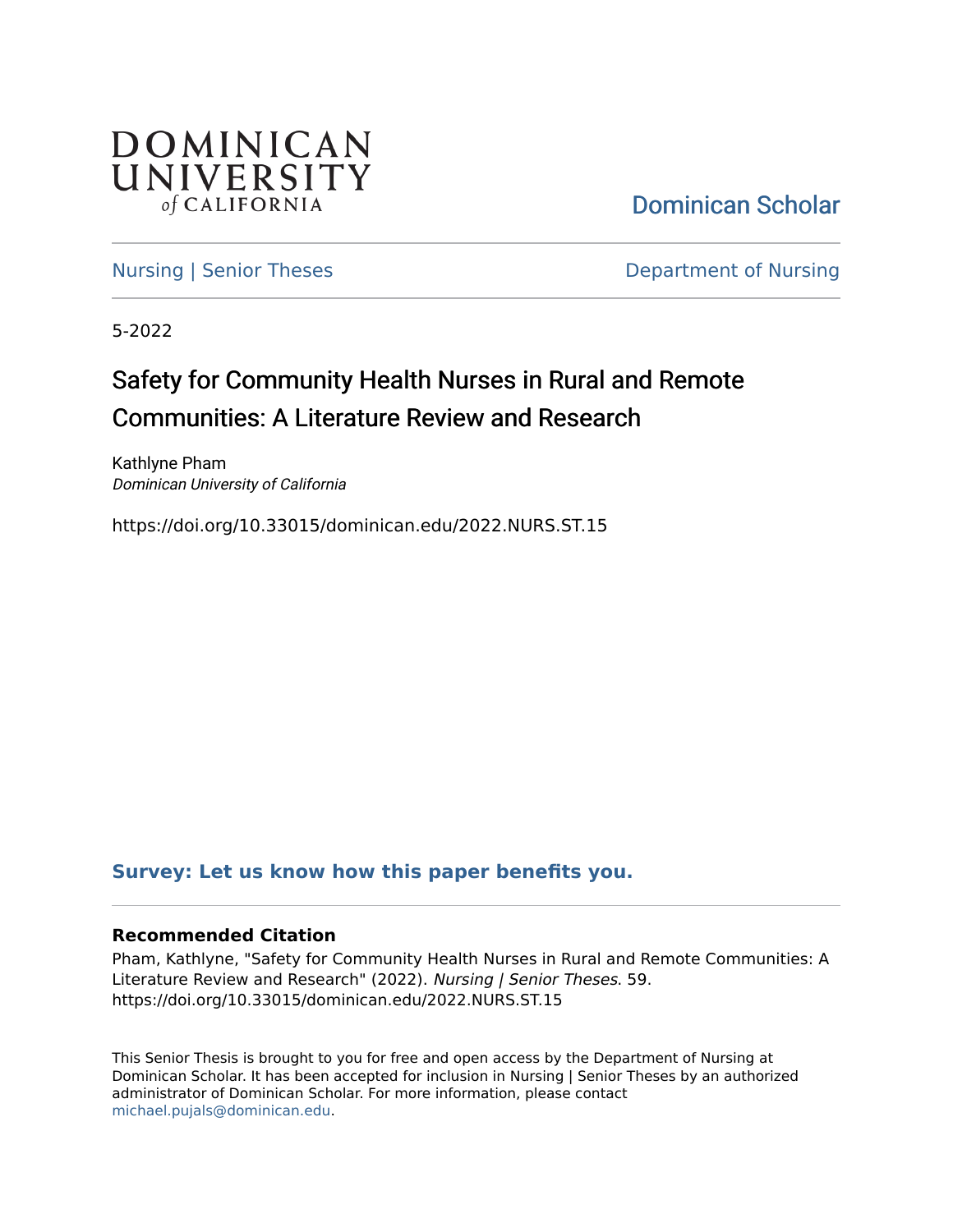Safety for Community Health Nurses in Rural and Remote Communities:

A Literature Review and Research

Kathlyne C. Pham

Department of Nursing, Dominican University of California

Fall 2021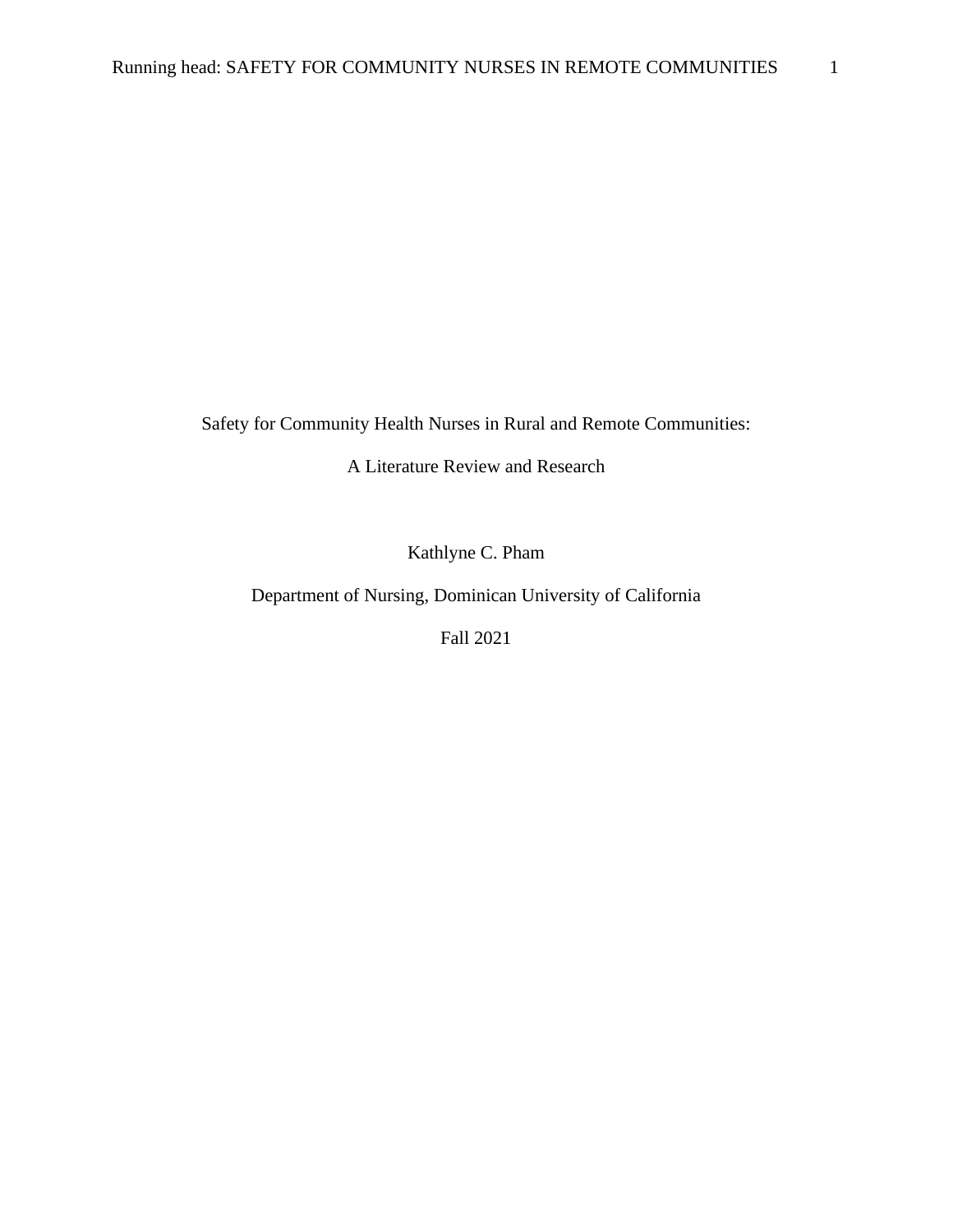## Table of Contents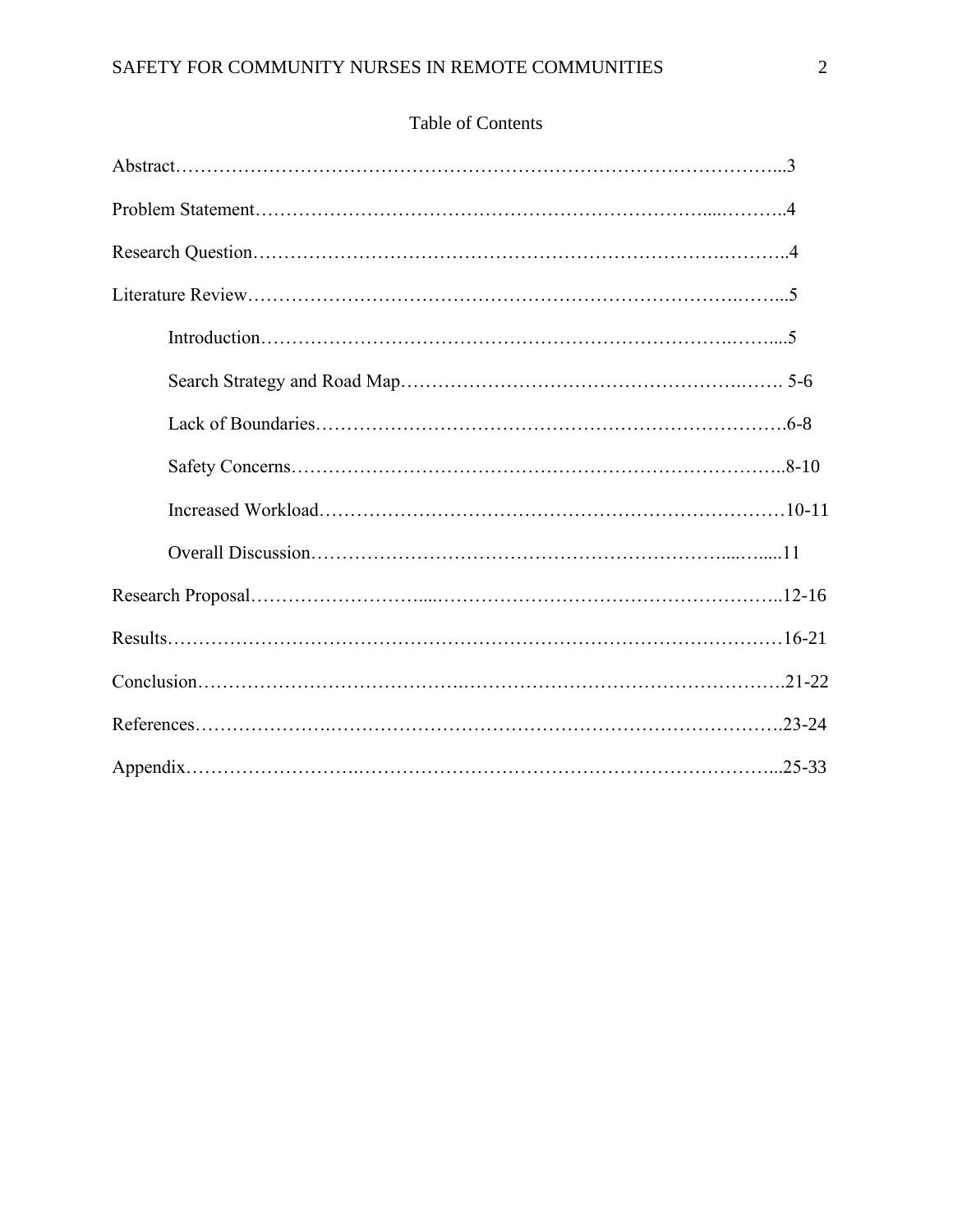#### **Abstract**

Many safety measures devised and implemented are focused on urban hospital settings, which differs from rural and remote settings. Community health nurses are expected to travel and visit their clients' homes alone, which leaves the nurses vulnerable to their environment. This brings up the question: Does the safety for community health nurses in rural and remote areas have an impact on the care provided in the communities that they serve? After reviewing the six primary literature, three common themes were revealed: lack of boundaries in their personal and professional lives, safety concerns (i.e. isolated geographical locations, workplace violence), and increased workload.

The conducted research continued with the focus on community health nurses who work in rural and remote communities in the United States. The mixed-method study design was performed using a survey asking quantitative and qualitative questions to identify nurses' safety concerns and perspectives on quality of patient care. The quantitative data utilized descriptive statistics while the qualitative data was explored and content analysis with a grounded theory was utilized to find themes that arose.

*Keywords*: challenges, community health nurses, rural and remote communities, impact of safety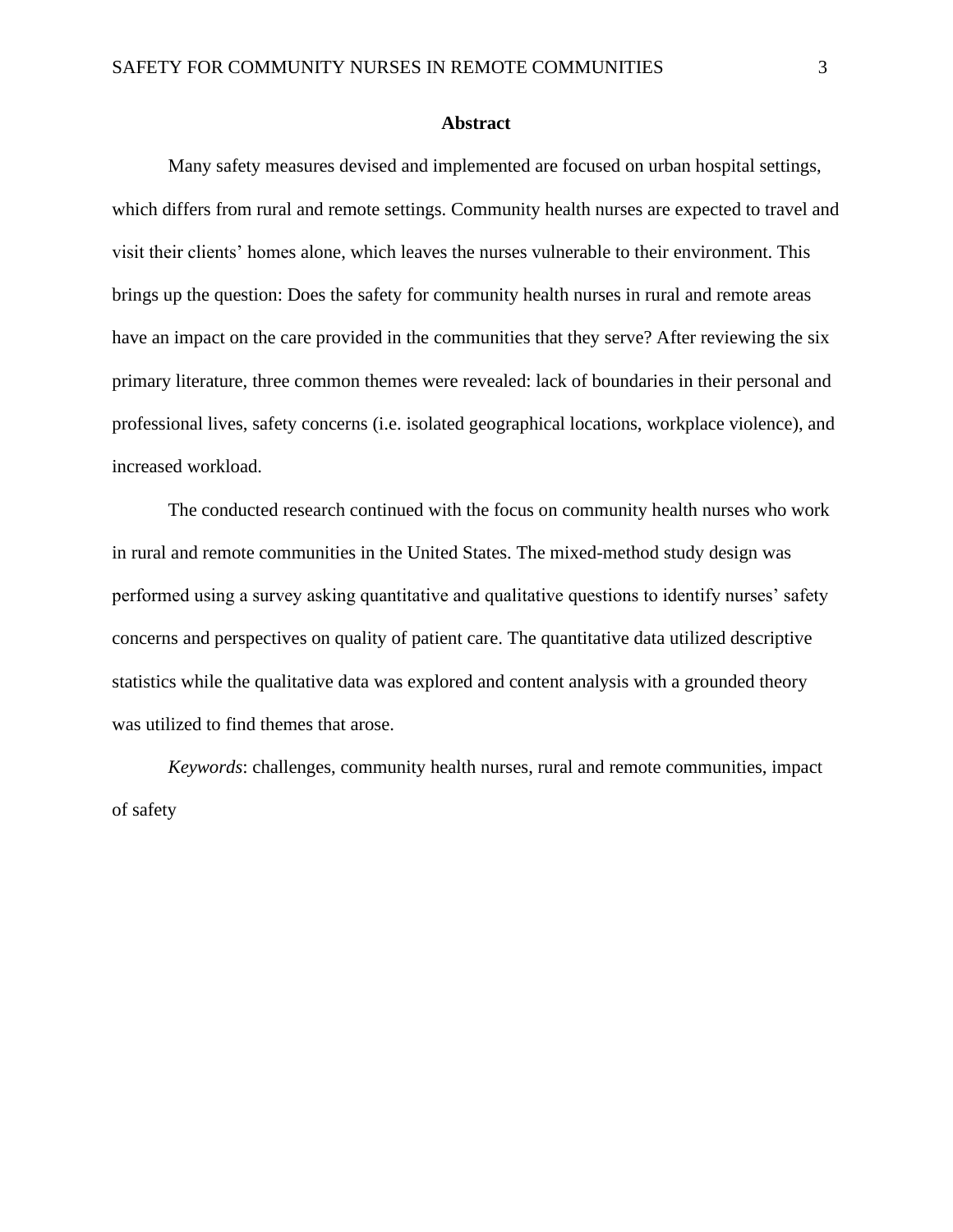#### **Problem Statement**

 Oftentimes the focus of safety measures for nurses in high-income countries are based on urban hospital settings, which consequently, redirects the focus away from community health nurses, especially those who work in rural and remote areas. According to the Nursing Times over a decade ago, "in hospitals or clinics, colleagues or even security staff are on hand to help but community nurses are on their own. They are at risk as they travel to see patients—and can be even more so when they enter these patients' homes" (NT Contributor, 2008, para. 2). Frequently, many community healthcare workers will be on the field alone in their respective locations, which puts them at a greater risk of being a target of danger. Evidently, the issue continues to persist as the "health workers were more vulnerable to occupational injury, work instigated disability, and are at higher risk of experiencing prolonged work absence due to workplace and safety issues" (Terry et al., 2015, p. 1).

The safety of current and future rural community health nurses in high-income countries should be a high priority as those who work in urban settings. By bringing awareness and implementing safety measures for rural community health nurses, improvement will be made on the care of the communities that they serve as well as ultimately improving the health equity gap by allowing the already scarce access to health services to continue to operate and be available.

#### **Research Questions**

The focus question related to research: Does the safety of community health nurses in rural and remote regions have an impact on health equity in the communities that they serve? Questions that developed from reviewing the different literatures: Do individualized safety measures need to be implemented for each specific region? What kind of measures can be implemented to ensure safety for community health nurses?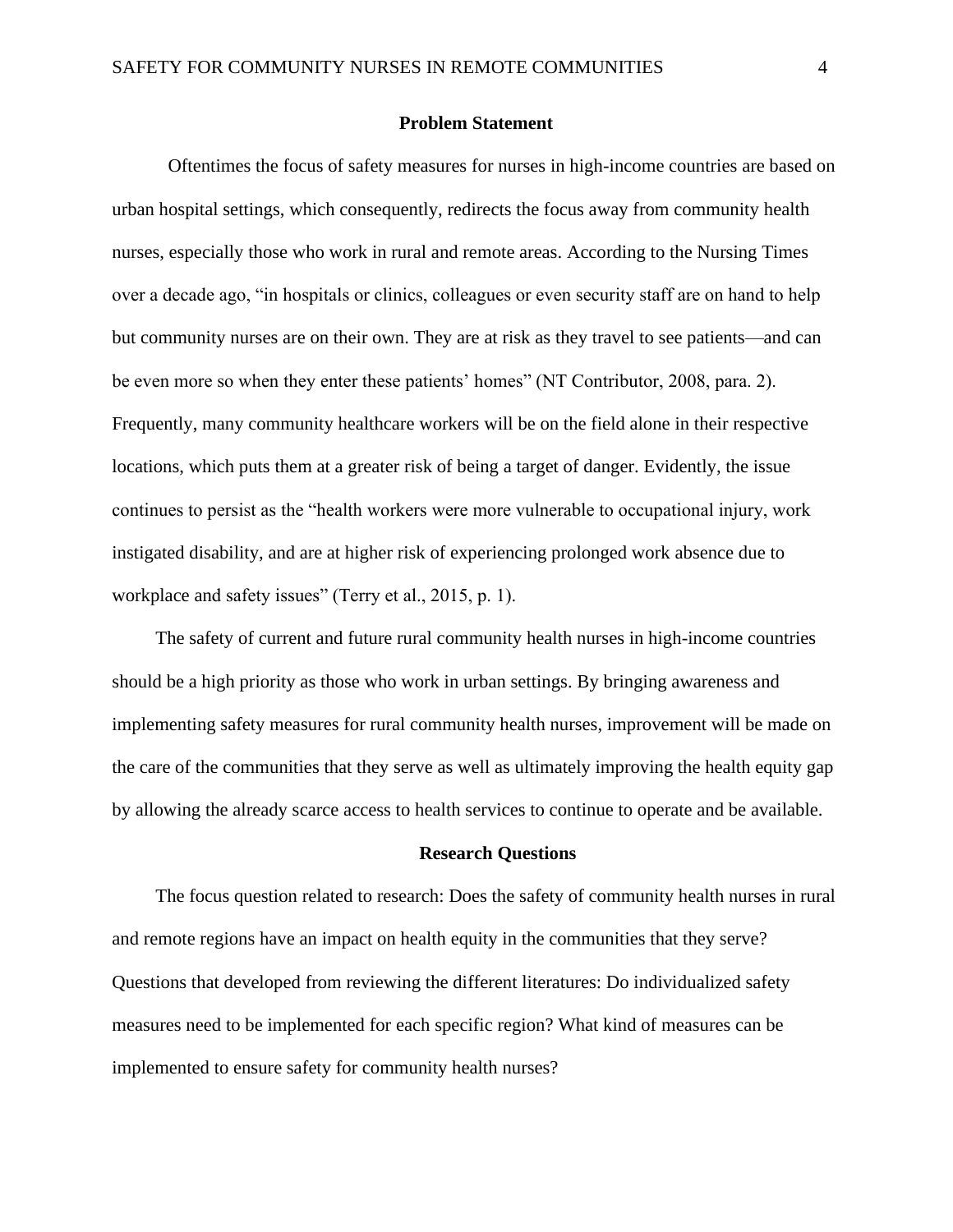#### **Literature Review**

#### **Introduction**

The objective of this literature review is to assess and determine the challenges and safety issues that remote community health nurses encounter and the impact it may have on the health equity gap in rural and remote areas. The literature disclosed that there is insufficient amount of studies done in other countries or specific communities in order for accurate and applicable measures. Due to varying differences in geographical conditions of different regions that may categorize them as remote or rural, the findings discussed in this literature review may not be relevant or applicable for some regions outside of Australia, Ireland, and Canada. The literature review aims to reveal any association between safety for community health nurses and its link to the impact of care for the communities that they serve.

#### **Search Strategy and Road Map**

The databases Google Scholar, CINAHL Plus, Iceberg, and PubMed were used for information pertaining to challenges working in remote areas of high income countries. Keywords and several search terms were used and it includes the following: Challenges, Community nurses, Rural and remote communities, Impact of safety. The keywords "challenges," "community nurses," and "rural and remote communities" were used to find studies that investigated the conditions and safety issues that remote community health nurses encounter daily. Utilizing "impact of safety" with the previous keywords resulted in research that included emphasis on the delivery of safe care to the clients.

The number of articles found within the multiple databases were limited and scarce. The articles that were chosen pertained to either challenges of community health nurses in rural and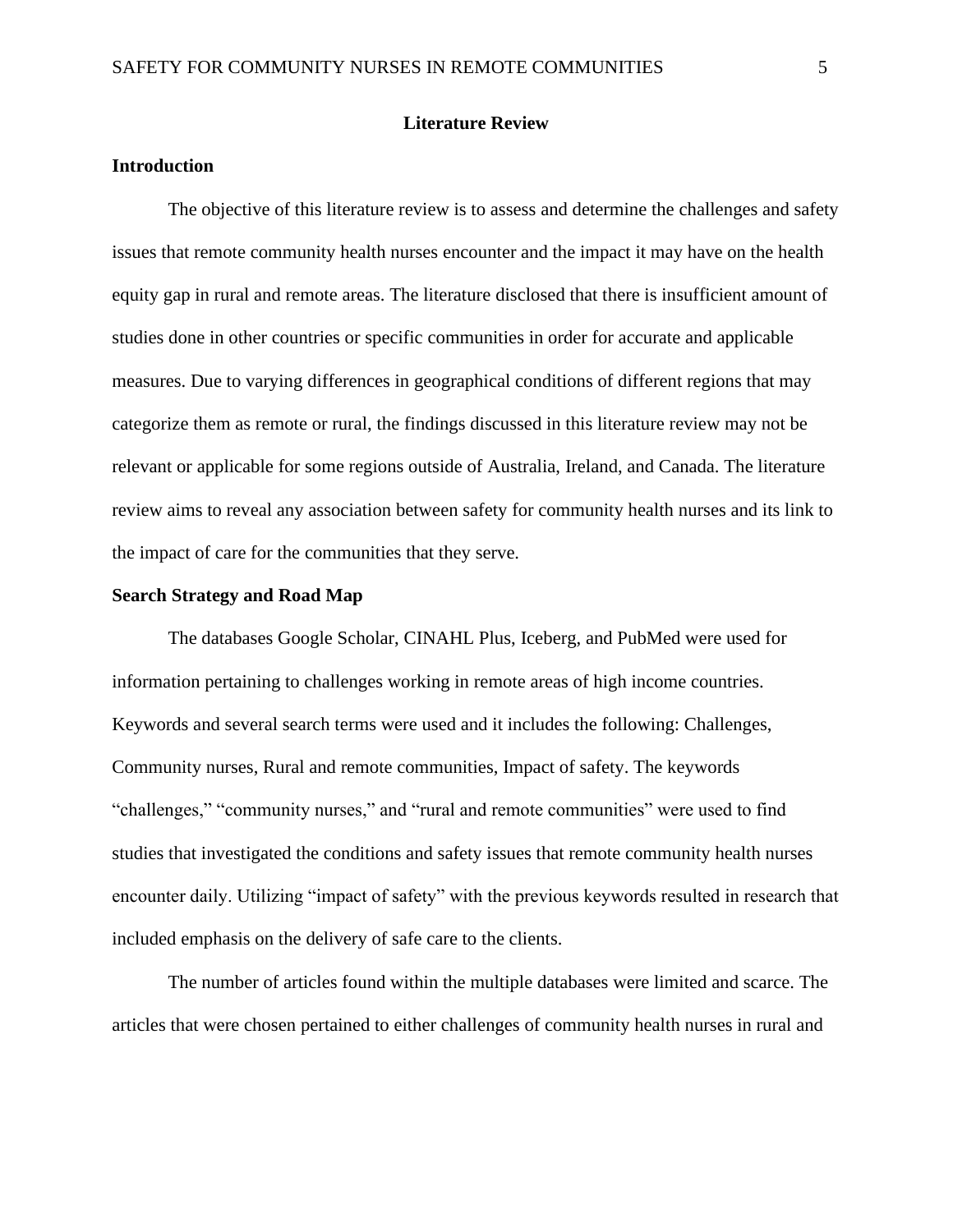remote areas or the importance of safety during care. The chosen articles utilized are primary sources that were published between 2009 and 2020.

A total of six primary studies were chosen and utilized. There were many overlapping themes and findings; therefore, the literature review was organized into three categories. One will discuss the lack of boundaries for community health nurses in their personal and professional lives as well as having to extend out of their scope of practice. The second category will address issues and safety concerns while nurses are out on the field and the third will address the workload of remote community health nurses. To find the summary of each primary article, refer to the Literature Review Table.

#### **Lack of boundaries**

The studies included in this category discusses the lack of boundaries that remote community health nurses face whether in their personal and professional lives or having to extend out of their scope of practice.

Lenthall et al. reviewed 26 literature through databases such as Google Scholar, CINAHL, Medline, and the Cochrane databases to identify stresses that remote nurses experience. Using the databases, keywords utilized were "remote," "remote area nurses," "stress," "occupational stress," "burnout," and "job strain." In 2009, the qualitative study found four themes; one being that community health nurses living near or within their place of work cannot maintain a private life due to the small communities and home being "inextricably linked" to work.

Additionally, Alzghoul et Jones-Bonofiglio published their study in 2020 that explored how registered nurses in northern Ontario, Canada dealt with ethical issues in two rural acute care hospitals. They focused on this particular region being that those living in rural communities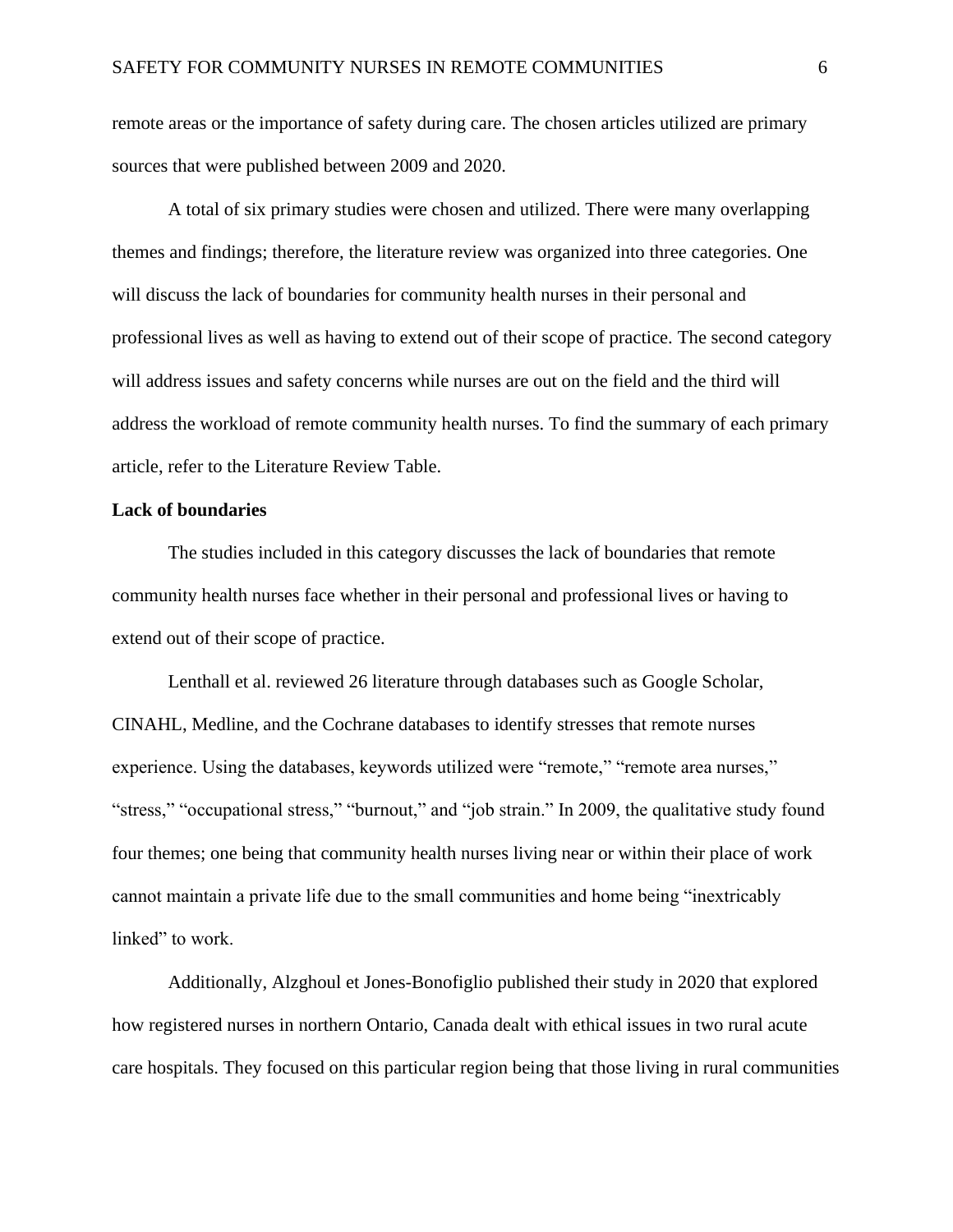in northern Ontario had higher rates of medical conditions such as injuries, chronic diseases, and mental illness as well as less access to healthcare services and poorer health outcomes compared to people living in other parts of the province (Alzghoul et Jones-Bonofiglio, 2020, p. 2). The study included eight female registered nurses with each having some exposure to other hospital settings. The registered nurses were individually asked open-ended exploratory questions pertaining to the objective of the study. The results showed that the boundaries between personal and professional relationships were blurred due to the small communities. It was even mentioned that patients may be from their own social circles or family and friends; the registered nurses would find it difficult to separate their own knowledge of the patient and what the patient reports to the healthcare team (Alzghoul et Jones-Bonofiglio, 2020, p. 5, 6).

In addition to lack of boundaries relating to personal and professional life and relationships, Lenthall et al. addressed the lack of boundaries within scope of practice for nurses. According to the study, nurses are expected to "manage medical emergencies and trauma, provide primary care for acute and chronic conditions across the lifespan and deliver preventative, public health and community development programs" (Lenthall et al., 2009); this is in part due to the lack of other medical personnels and health services.

According to Alzghoul et Jones-Bonofiglio, they found that due to the small and isolated nature of the communities that the remote nurses serve, few support and resources are available; therefore, they must assume responsibility outside of their scope of practice. One nurse reported that during the night, she finds herself needing a doctor to assess a patient, but the physician will be on call and off site, which leads her and other nurses to making decisions outside of their scope.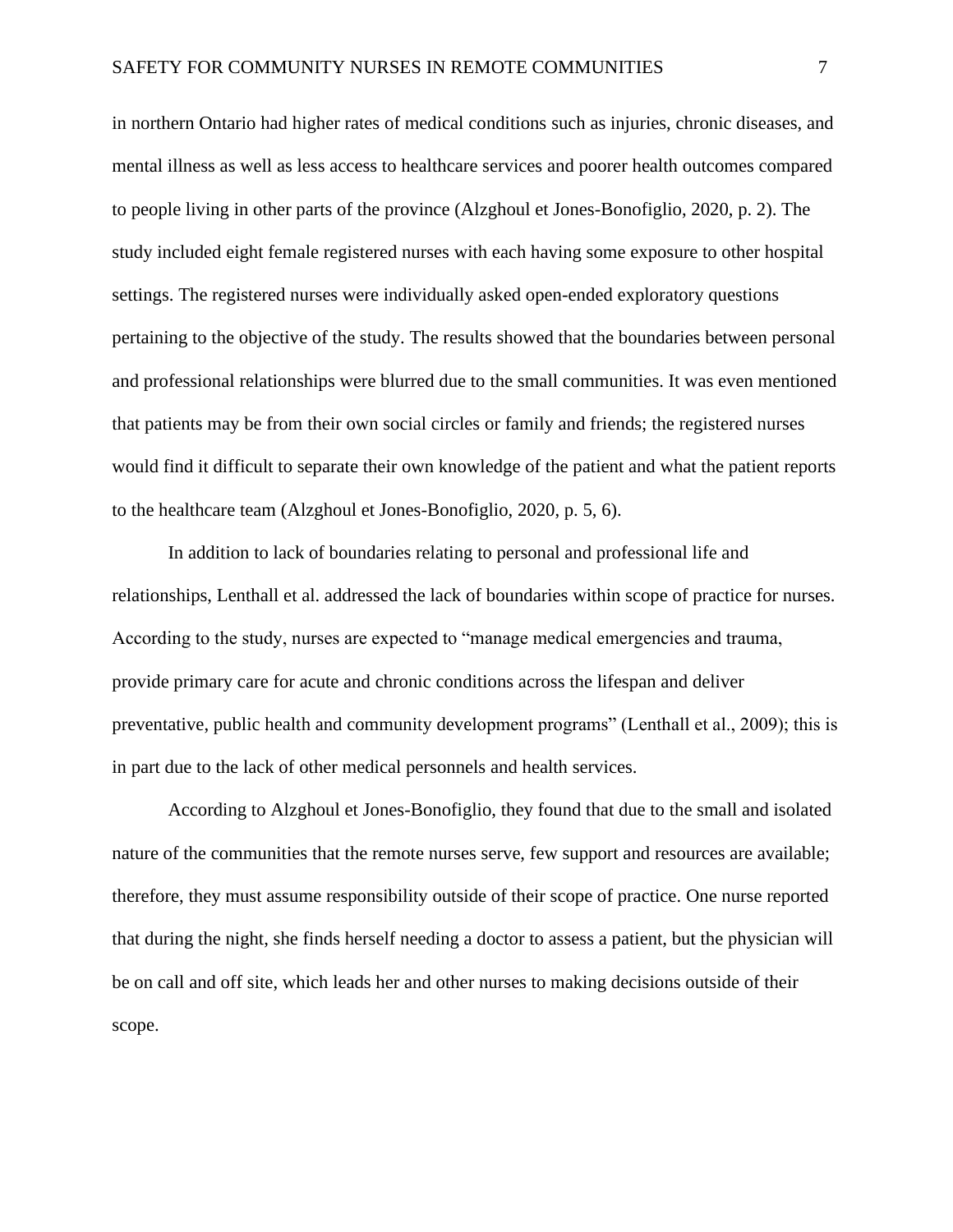The limitations of both studies are small sample sizes and focus on a specific region, which can lead to generalization. Although there are limitations, Lenthall et al. narrowed down the lists of challenges a remote community health nurse may encounter, which can help identify resources that could meet and resolve those challenges. On the other hand, Alzghoul et Jones-Bonofiglio provided insight in understanding how challenges in rural and remote communities can affect how nurses make ethical decisions on the care of their clients.

#### **Safety concerns**

The studies included in this category are those that address safety concerns related to the isolated geographical location as well as workplace violence for community health nurses while out on the field.

Safety concerns relating to the isolated location, Lenthall et al. found that working in isolated communities meant that there was a lack of access for social and family support, which can lead to feeling vulnerable in both their personal and professional lives.

Another study conducted by Terry et al. in Australia aimed to investigate the safety issue of the environment that remote community health nurses may encounter and how these concerns and issues can impact the care provided to the clients. The study consisted of 15 community health nurses each with a semi-structured interview of face-to-face interviews and phone calls done by a registered nurse; to reduce bias, the nurse was not a community health nurse. The qualitative study released their findings in 2015 stating that nurses have to travel long distances to make home visits for each client, which is time-consuming and taxing. Along with long commute times, the conditions of the roads were not "well-developed" or "maintained," which caused injury and ultimately, increased the rate of absenteeism from work (Terry et al., 2015, p. 2).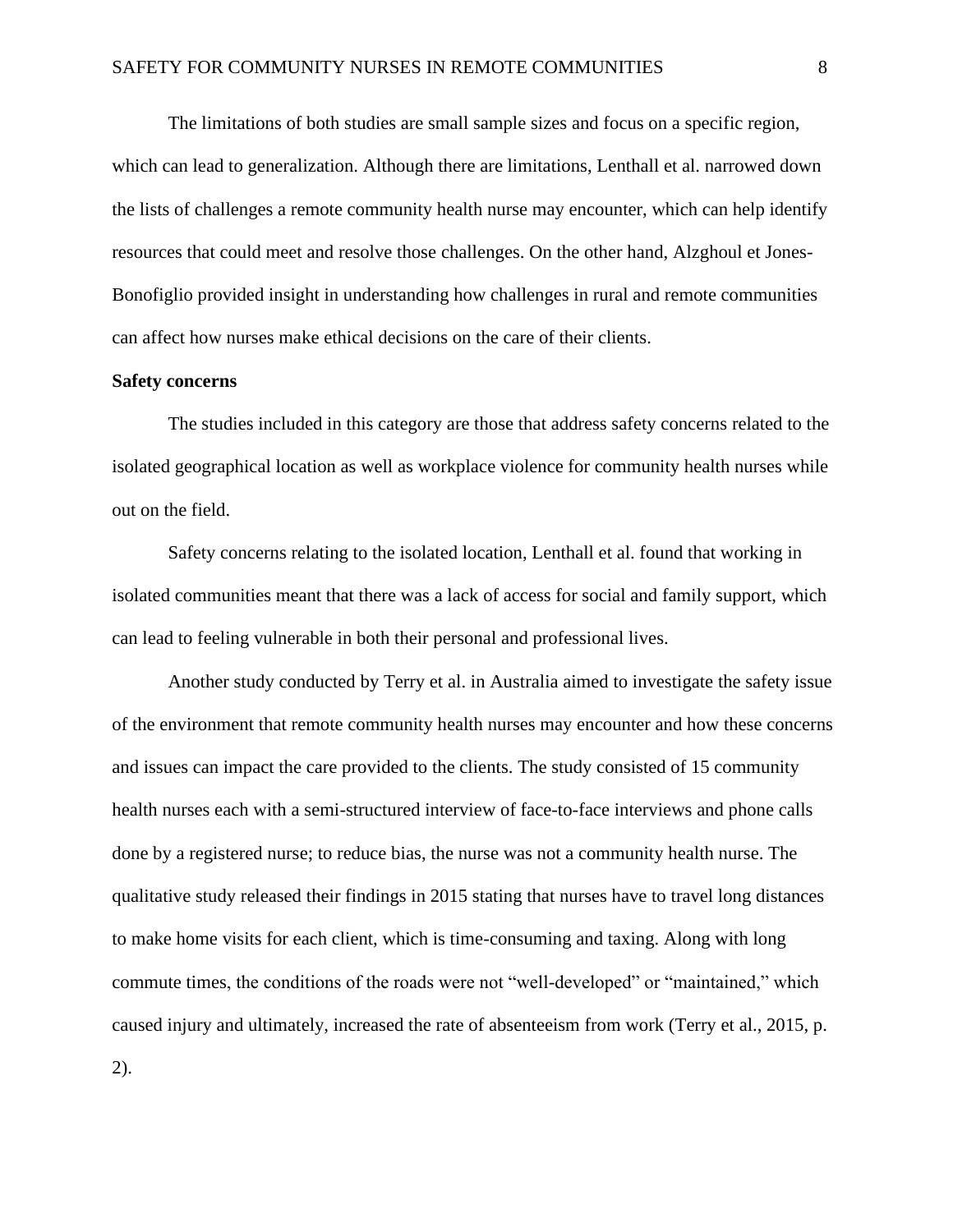A third study included in this category, Farrelly et al., was conducted to understand what issues public health nurses encounter in rural Ireland. With a sample size of 13 public health nurses, they were asked to keep a daily diary detailing their work days for 3 months and partook in semi-structured interviews for another 2 months. Their findings also revealed that public health nurses in Ireland spent most of their 8 hour shifts commuting to and from their client's homes. The study also noted that with increased commuting time, there was less time they were able to spend with their clients, which decreased the quality of the care. Similar to the Terry et al., road conditions were also a major concern where some roads were only accessible by foot. As one nurse has stated, she would be nervous when traveling to isolated areas with rough road conditions. Additionally, Farrelly et al. found that nurses lacked the support and also felt vulnerable when traveling alone to isolated areas.

The limitation of the studies utilized to identify the safety issues related to the geographical location is generalization due to the use of small sample sizes. Another limitation that was presented while reviewing the literature was that there is no standard definition of "rural" such as what population size would be eligible to be considered rural. Additionally, the participants' answers may vary depending on their sites. On the other hand, the multiple studies provided consistent findings (e.g. rough road condition, vulnerability, long commute) despite being in different regions and/or countries (i.e. Australia, Ireland).

Next, safety concerns relating to workplace violence, Terry et al., found that remote community health nurses who experienced violence or aggression received delayed or limited support after the incident had been reported. The study also clarified that though there is no indication that remote nurses are at a higher risk of workplace violence, it can still be "destructive and has a negative impact on the professional and personal lives of healthcare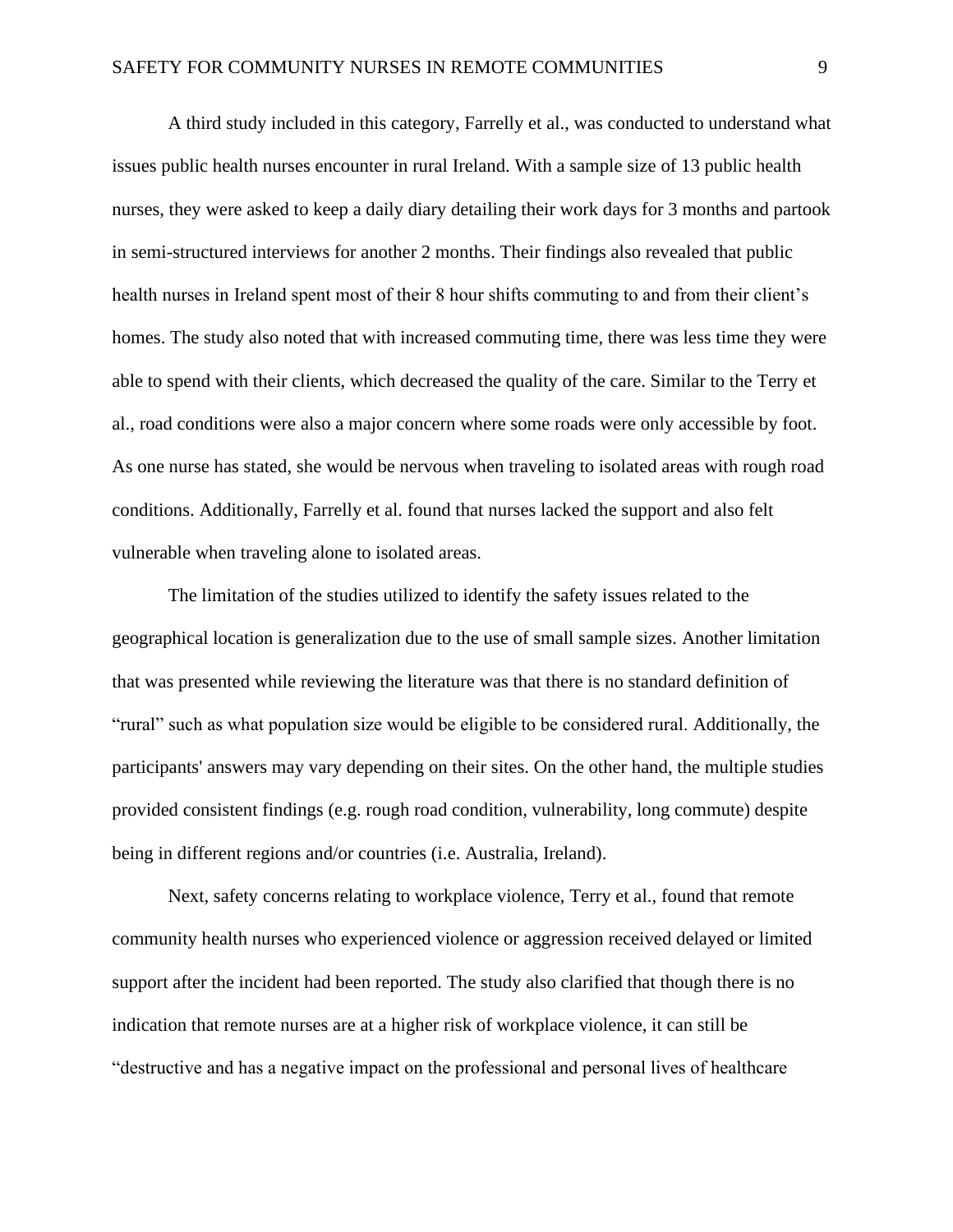workers, but also on the quality and coverage of care provided [...] These factors lead to reduction in health services available to the rural population as more nurses [move elsewhere] and a propensity to leave the profession" (Terry et al., 2015, p. 2).

McCullough et al. conducted a study with 10 remote nurses to identify challenges within the workplace through their perspectives. There were three rounds—with a focus on the first two rounds—of questionnaires that were sent out via email. The first round identified hazards that the nurses experience individually and the second round asked the remote nurses to rate the identified hazards on a scale of 0 to 4,  $(0 = not a hazard, 1 = minor hazard, 2 = moderate hazard,$  $3 =$  major hazard,  $4 =$  extreme hazard). In 2012, the qualitative study found that intoxicated clients and those with a history of violence were ranked by the 10 remote nurses to be a contributor to the risk of violence. The study also noted that there was a lack of support from management (i.e. no action is taken after an incident is reported).

Limitations to McCullough et al. include generalizability of the results as well as possible bias in selecting the panel of remote nurses as most of the participants resided in the same location. The study was able to access remote nurses through low-cost means such as through email and an online survey; their findings were also consistent with other resources available pertaining to workplace violence despite only having contactless interactions.

#### **Increased workload**

The studies discussed in this category investigated the workload of remote nurses and the effects it may have on the nurses and care for the clients.

Terry et al. found that a community health nurse's day to day workload is very heavy due to time constraints from long commutes and having to take on another nurse's clients during the case of leave or sick days. The community health nurses in the study retold stories of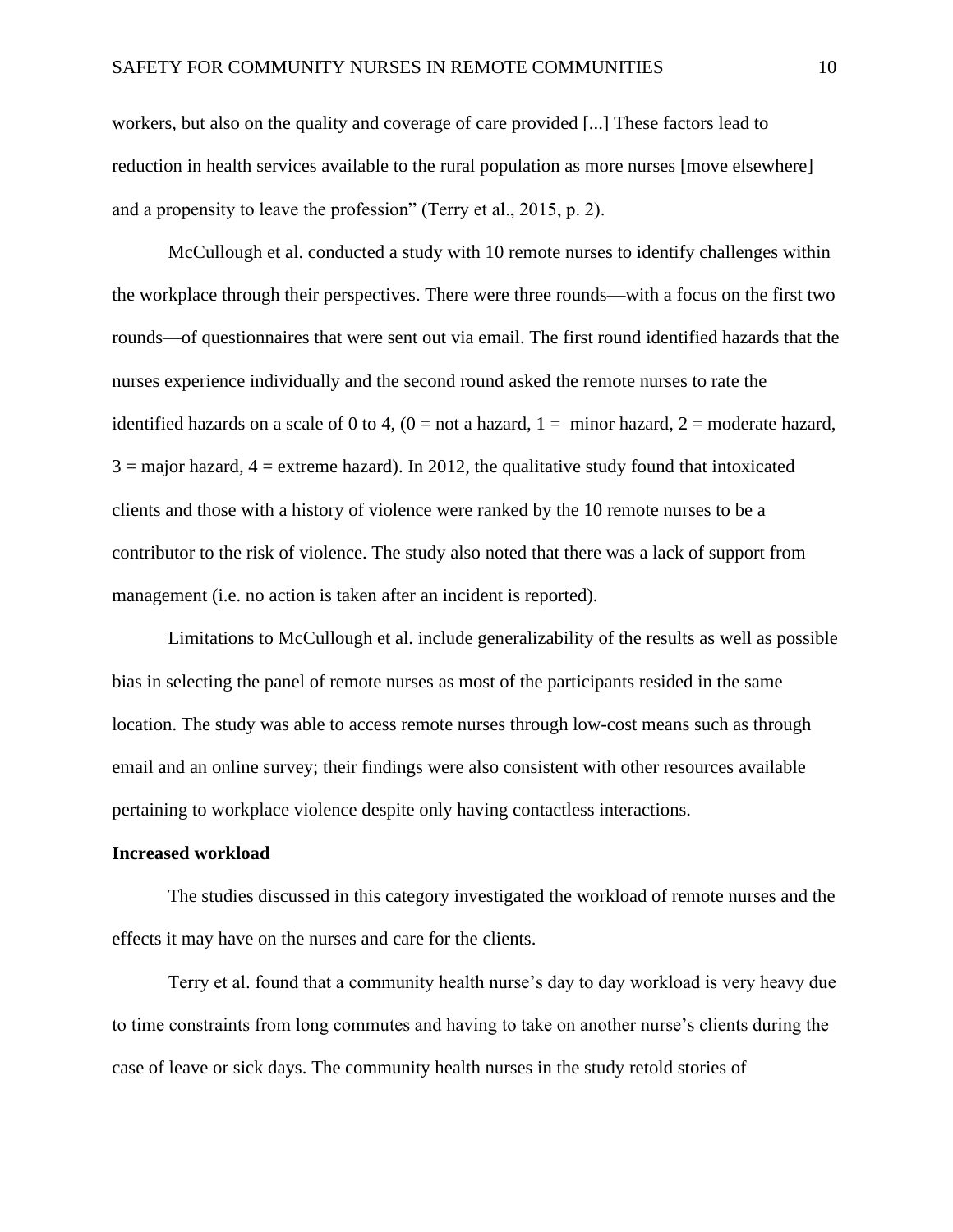unanticipated events such as the client falling and spending hours longer with the client, which can interfere with care for the others who were scheduled after.

The last article utilized in the literature review is Kaasalainen et al., which conducted a study to explore nurses' experiences in rural communities with a focus on the residential setting and its impact. The qualitative study consisted of 21 rural community health nurses who participated in a semi-structured telephone interview with questions regarding their experiences and how they make decisions related to care in the rural and remote communities. Kaasalainen et al. found that the quantity of home care increased, but the quality is decreasing due to shorter timeframes as well as increased workload due to decreased nursing staff. One participant noted that she was denied vacation time due to the lack of nurses to take her place for the time being as well as receiving, on average, over 50 pages of paperwork to fill per night.

Limitations include generalization due to data being collected from one province in Canada; therefore, the results may be different for other regions and/or countries. Additionally, the study only focused on the perspectives of rural community health nurses rather than both views of the clients and nurses. Kaasalainen et al. provided more knowledge on the topic of nurses' experience in rural communities that have fewer healthcare services and resources for the people they serve.

#### **Overall Literature Discussion**

After reviewing each article, the findings were consistent regarding the challenges remote community health nurses encounter whether in Australia, Ireland, or Canada. The findings included lack of boundaries in a nurse's personal and professional life as well as extending out of their scope of practice, safety concerns related to the physical environment and workplace violence, and lastly, increased workload on a day to day basis. Strengths of the literature include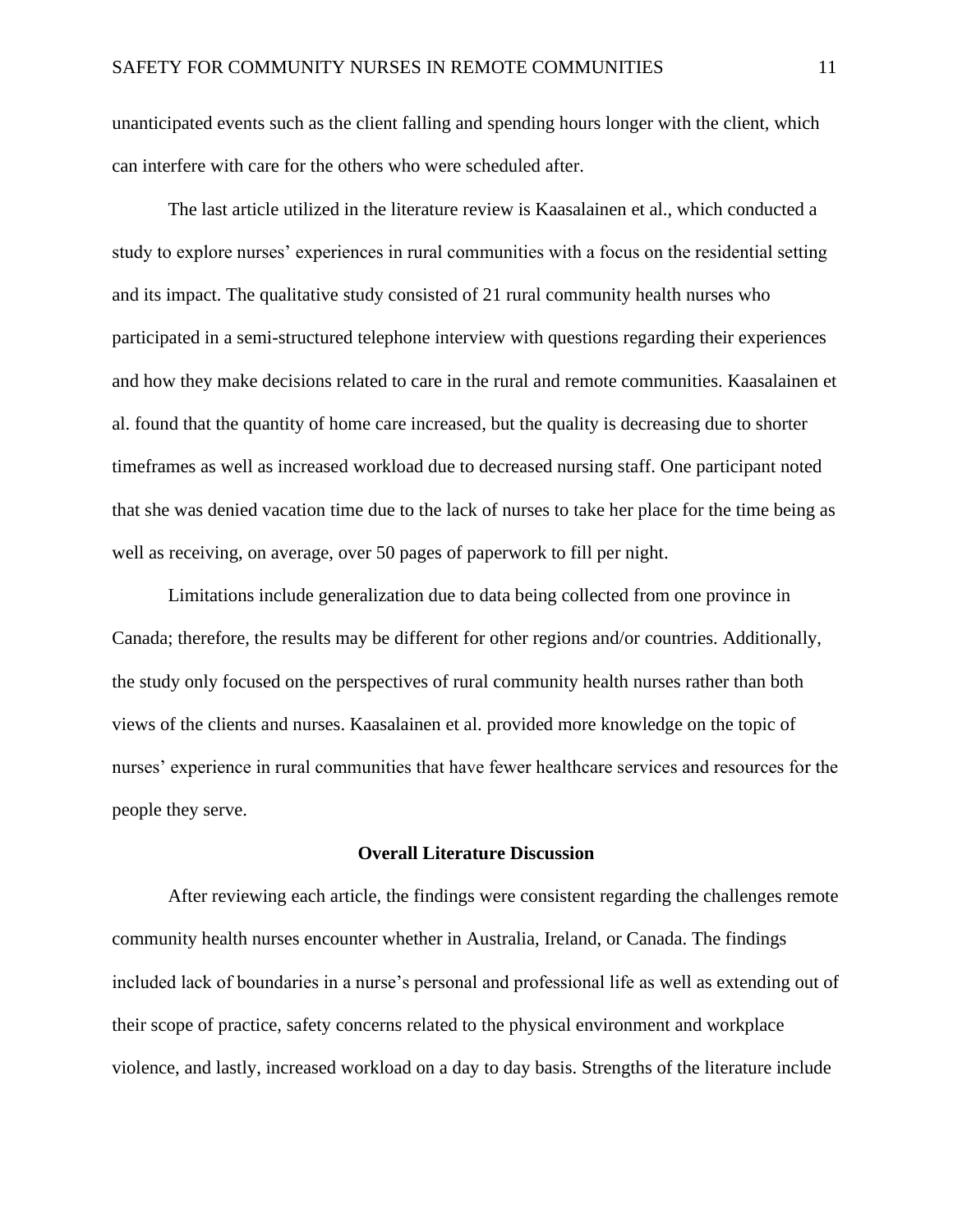establishing a basis of knowledge on challenges remote nurses encounter to guide further investigation for implementation of safety measures or proper support for community health nurses. Overall limitations include the small sample sizes of each study and its focus on specific regions that may differ from other remote communities. The evidence is worthy of guiding practice because the literature suggests that providing safety and support for remote nurses can improve the quality of care for the community that they serve. It revealed that there is a need to conduct more studies in different areas in order to prevent generalization and to gather more data on the client's perspective.

#### **Research Proposal**

The research questions are:

- 1. Does the safety of community health nurses in rural and remote regions have an impact on the quality of healthcare in the communities that they serve?
- 2. What kind of measures can be implemented to ensure safety of community health nurses? After reviewing the six primary articles, a few gaps have been identified. Due to differences in geographical terrains, the findings discovered in the articles may not be applicable for variations in dissimilar regions. The six articles discussed the terrains of rural communities in Australia, Ireland, and Canada; findings discussed may not be applicable to remote communities in the United States. Ultimately, the largest gap identified within the six primary articles was the insufficient amount of research done pertaining to the safety for community health nurses and the effects it has on the health equity gap in remote communities. The objective of the research is to assess and determine the challenges and safety issues that community health nurses encounter and the impact it may have on the health equity gap in rural and remote communities in the United States. The hypothesis is that the quality of healthcare declines as safety concerns (i.e.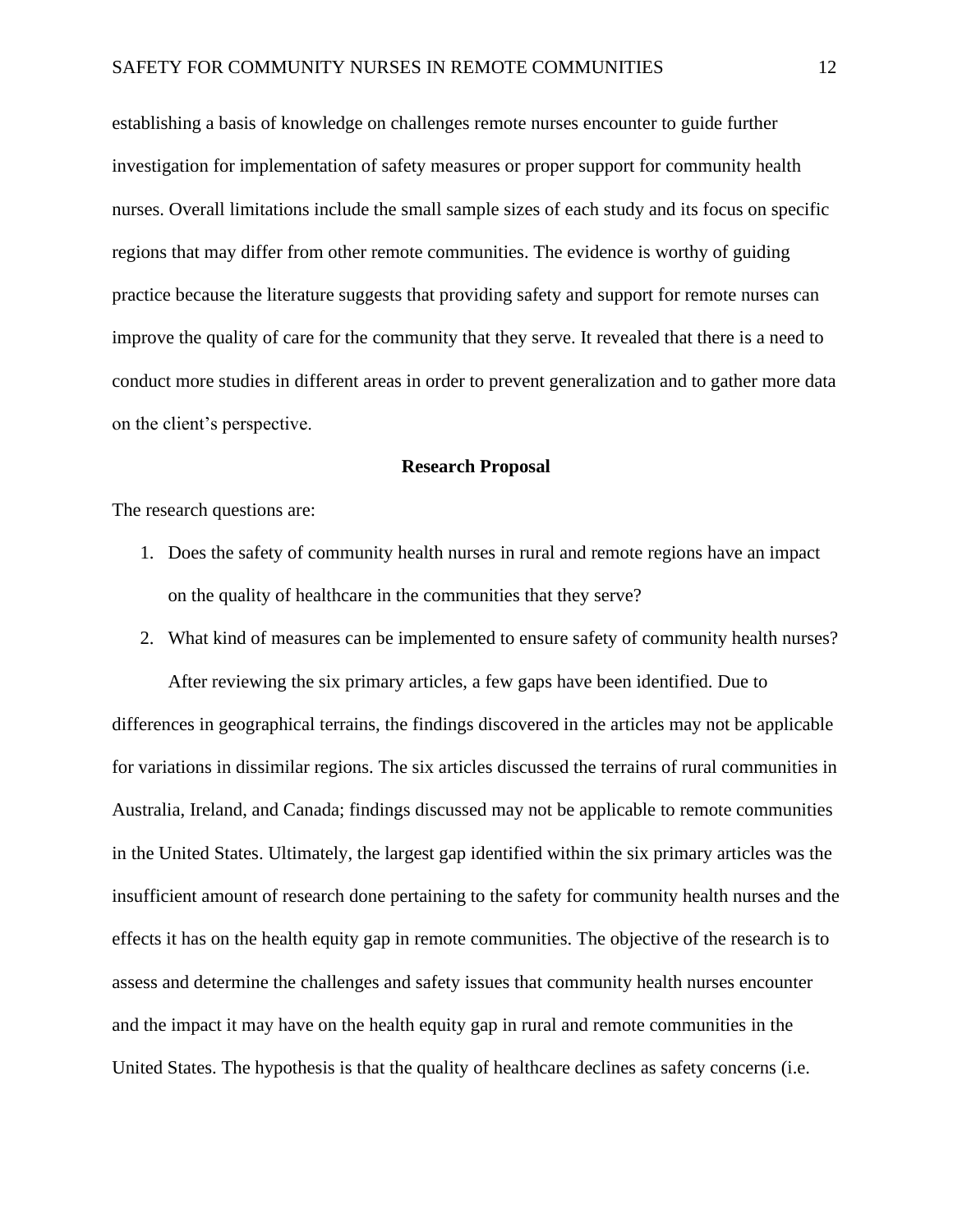workplace violence, isolated regions, increased workload, extend out of scope of practice) for community health nurses increase.

#### **Research Study Design & Methodology**

The study is a cross-sectional mixed-study design and will consist of an online survey with quantitative and open-ended, qualitative questions that will explore the challenges that community health nurses in remote regions in the United States may encounter. The survey will consist of two parts. The first part of the survey will collect demographic data such as age, gender, county of residence, etc (**Table 1**) and the second part will collect quantitative and qualitative data on challenges that the nurses may encounter as well as their recommendation for improving safety. The second part with 12 questions is expected to take approximately 10 to 15 minutes to complete, which will allow more flexibility between the nurse's daily work schedules. The survey will draw on the positivism approach through illustration of the subjective experiences of the community health nurses. Exploratory and open-ended questions will be asked pertaining to the entire course of their career as a community health nurse in the surveys to allow for subjective responses (**Table 2**).

#### **Table 1: Demographic Questions**

- 1. What is your age in years?
- 2. What is your gender?
- 3. What is your county in which you practice nursing?
- 4. How many total years of nursing practice have you had?
- 5. How many years of practice in the community or public health sector have you had?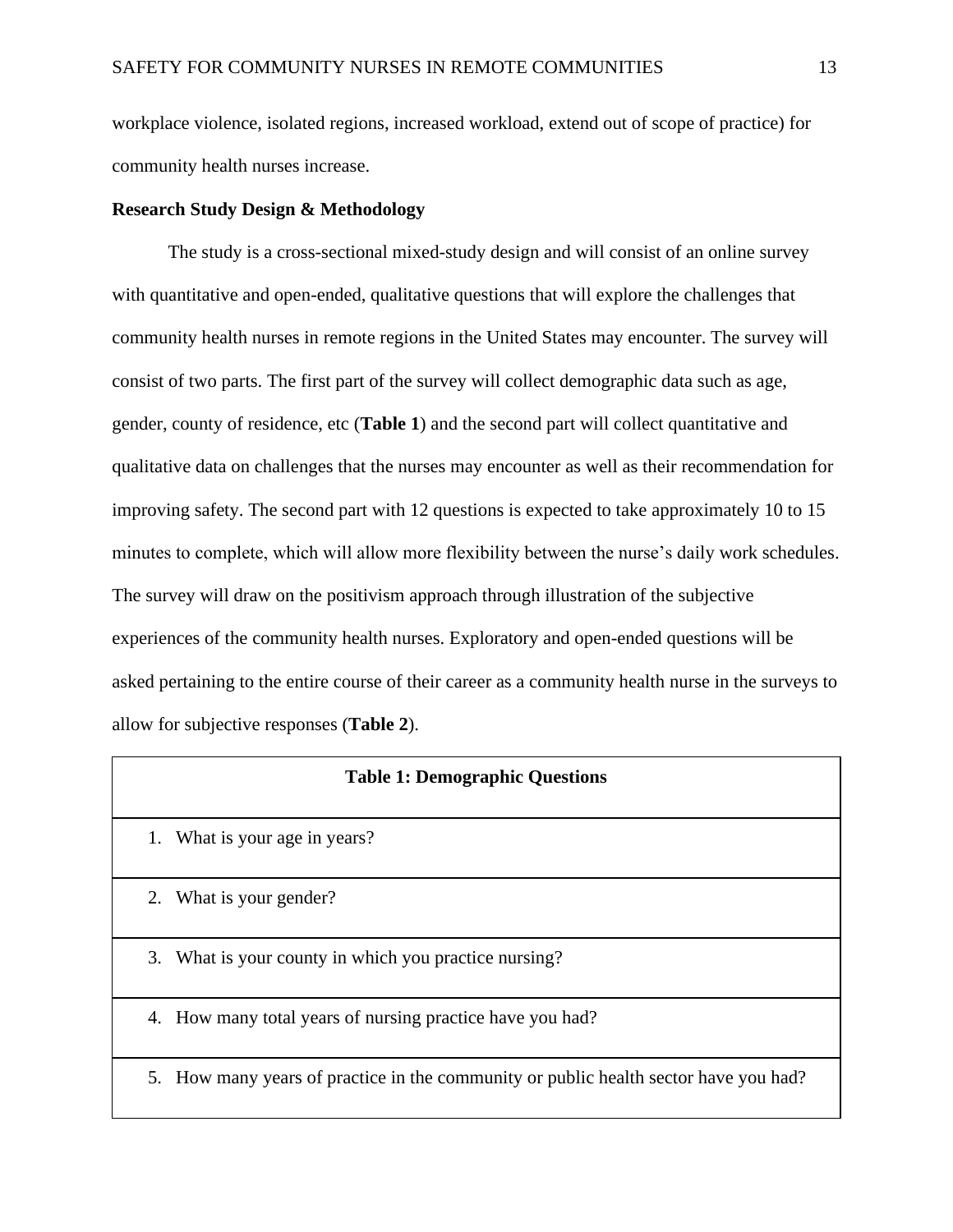#### **Table 2: Study Questions**

1. Have you ever felt unsafe while providing health service out on the job? (Scale of 1 to 5); 1 = not safe at all; 2 = somewhat unsafe; 3 = neutral; 4 = somewhat safe;  $, 5 =$ completely safe)

- 2. How many times have you felt unsafe while out in the community on the job over the whole course of your career as a community health nurse?
- 3. If you identified at least one incident in which you felt unsafe, please briefly describe your experience without including any specific details (no names, addresses, or exact dates).
- 4. Please describe any additional safety issues that you have observed.
- 5. Please describe barriers to safety for nurses that you have observed, if any.
- 6. Please describe any safety measures that you have personally employed to ensure your own safety.
- 7. From your perspective, does your workplace adequately address and prepare community/public health nurses for situations in which they find that their own safety or the safety of another person could be in jeopardy? (Scale of 1 to 5;  $1 =$  not safe at all and without any preparedness and  $5 =$  completely safe and well-prepared).
- 8. Has there ever been a situation while out in the field, in which you observed the quality of health care declined due to safety concerns? (Yes/no/not sure).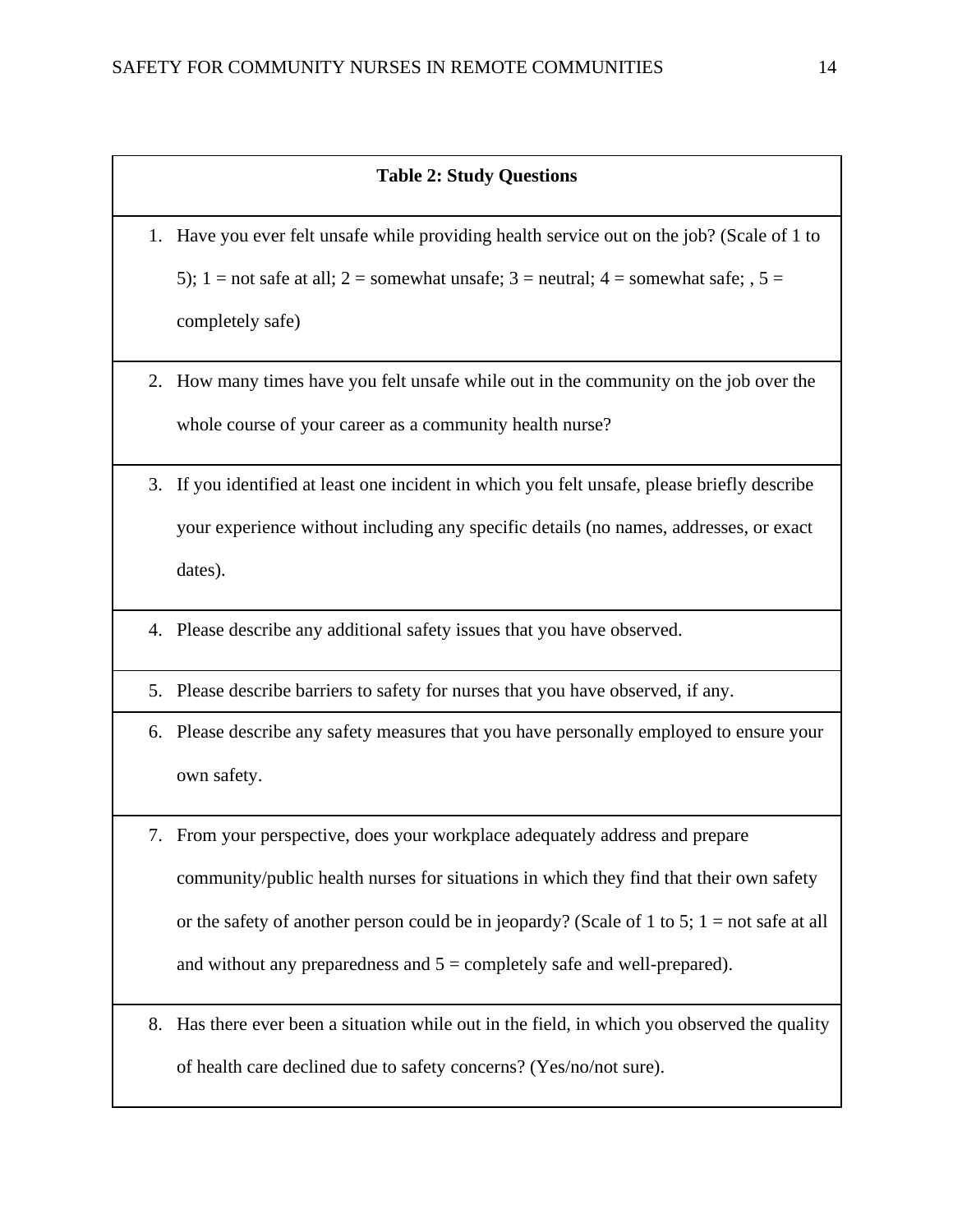9. Please expand upon your answer to number 8.

10. Has your safety changed during the Covid-19 pandemic? (Yes/no/not sure)

11. If yes to Question 10, please describe the change.

12. What are your recommendations for helping to ensure safety for community health nurses?

The study will focus on community health nurses in remote counties in the United States. Recruitment will consist of the primary researcher, research advisor, and nursing friends reaching out to extended networks and different chapters of Sigma Theta Tau located in the target regions. The study aims to recruit at least 5 community health nurses.

#### **Description of Sample**

The sample size will include community registered nurses such as home health, hospice, and public health nurses who perform home visits in rural or remote areas in the United States. Participants must have experience in making home visits.

#### **Plan for Data analysis**

The surveys will be self-administered through Qualtrics, an anonymous online survey software, that will be distributed via email to those who are on the mailing list and through nursing friends by word of mouth. The demographic data and quantitative data (i.e. Likert scale scores) will be analyzed with descriptive statistics. The qualitative data will be utilizing content analysis to find key concepts and cross-checked with the research faculty advisor to ensure correct groupings and validity.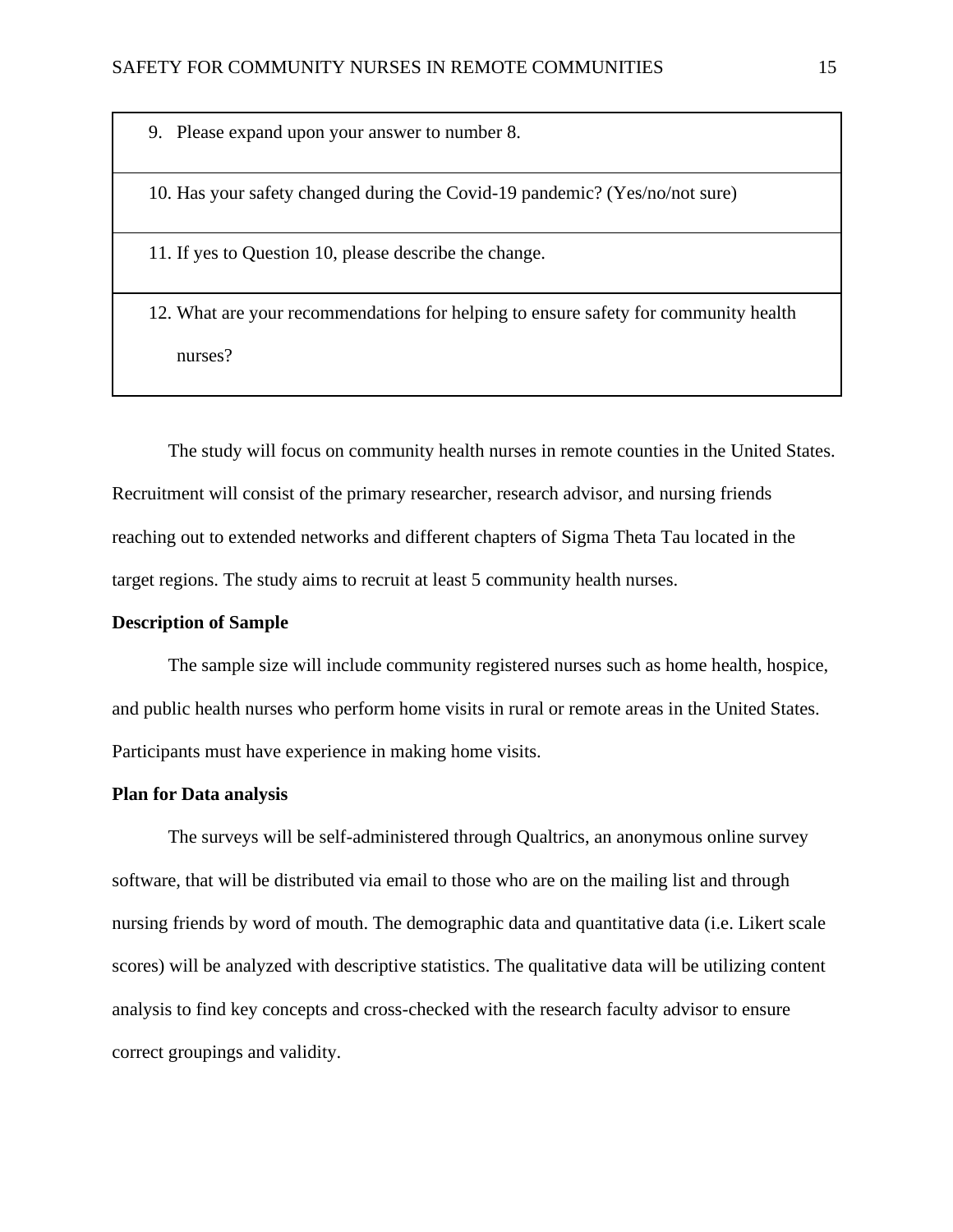#### **Ethical Protection**

In the case of electronic data breach, protections for the participants include no collection of information containing the participants' personal information (i.e. name, contact information, employer, etc). In addition to protection of electronic data, only the primary researcher and faculty advisor have access to the data stored on password protected computers. The survey software Qualtrics will not link the participants' responses to their email or IP addresses. Potential participants were informed of the research purpose and procedure at the beginning of the survey and were advised that they would be able to skip or stop answering questions at any time. Potential participants were also informed that submission of their answers constituted their consent to use the information for this study.

#### **Theoretical Framework**

The theory that supports the research is Glaser and Strauss' grounded theory as it can utilize multiple types of data, provide in-depth perspective from the community health nurses, and generate new theories through coding data into themes (Cohen et Crabtree, 2006). As data is collected, there will be constant comparative analysis, memoing, and coding. The focus will be on the positivism aspect of the grounded theory, in which knowledge is drawn from human experiences. Additionally, it will help to understand the community health nurses' experiences with working in remote communities and regions as well as revealing social relationships and interactions between the nurses and the clients. This supports the research through exploration and construction of a theory based on the perspectives of the participants.

#### **Results**

Members of Sigma Theta Tau in California recruited through the mailing list and additional participants recruited through word of mouth were provided information about the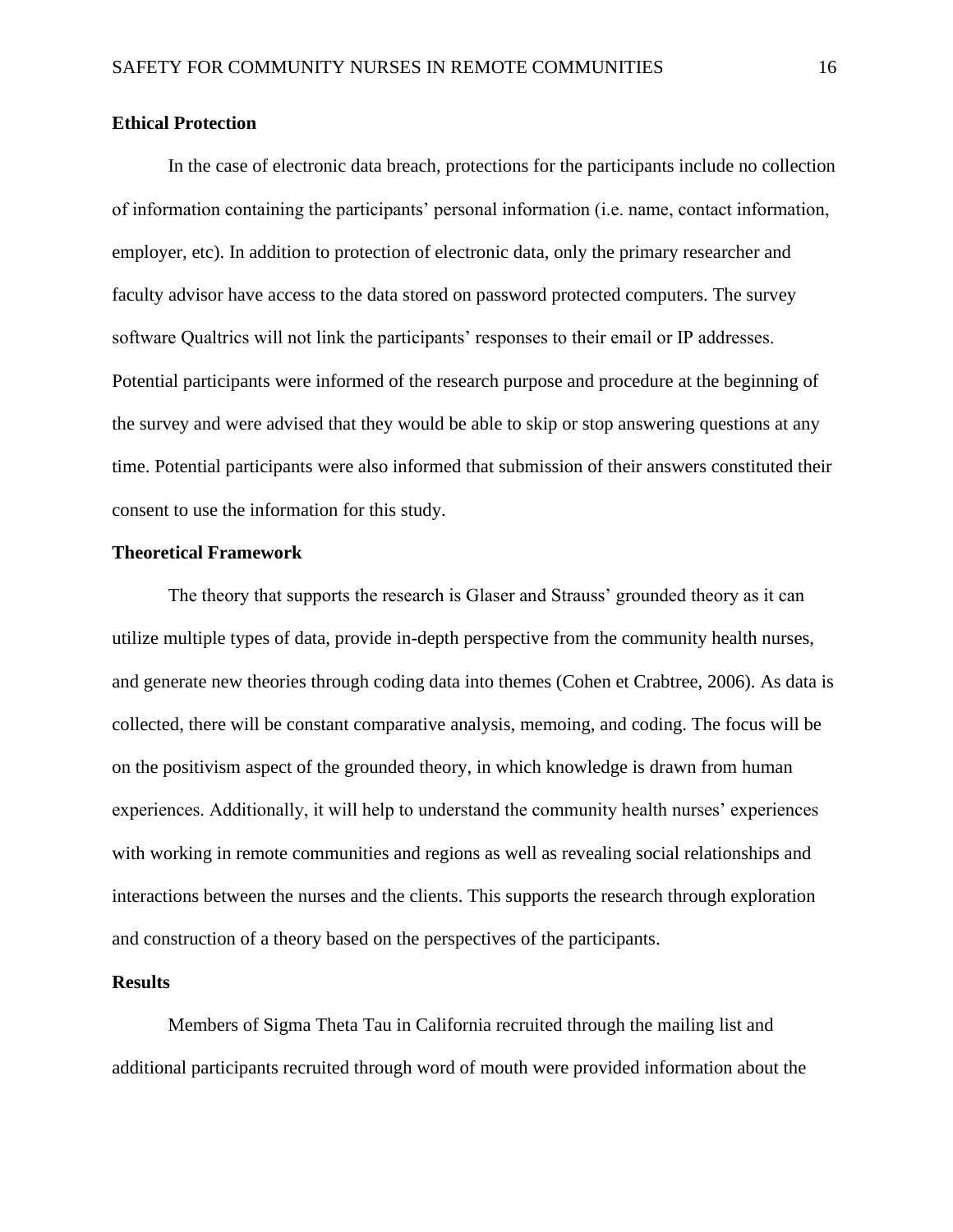study and a link to fill out the survey. The participants consisted of five nurses who have worked in community and home-based nursing services, including three females and two males who are aged between 31 to 58 years with one to 20 years of experience in community or public health practices.

#### *Quantitative*

Descriptive statistics were used to examine the demographic data and quantitative survey questions. Refer to Table 1, Figure 1, and Figure 2.

| <b>Variables</b>                           | $n\left(\frac{0}{0}\right)$ |
|--------------------------------------------|-----------------------------|
| Age groups, years $(n = 5)$                |                             |
| 30-49                                      | 2(40.0)                     |
| 50-69                                      | 3(60.0)                     |
| Sex $(n = 5)$                              |                             |
| Male                                       | 2(40.0)                     |
| Female                                     | 3(60.0)                     |
| County of practice $(n = 5)$               |                             |
| California counties                        | 3(60.0)                     |
| Unknown                                    | 2(40.0)                     |
| Total years of practice $(n = 5)$          |                             |
| $1-25$                                     | 3(60.0)                     |
| 26 or more                                 | 2(40.0)                     |
| Years of practice in home visits $(n = 5)$ |                             |
| $1-9$                                      | 3(60.0)                     |
| $10-19$                                    | 1(20.0)                     |
| 20 or more                                 | 1(20.0)                     |

**Table 1: Demographic of Community/Home Health Nurses** 

The participants have reported feeling unsafe multiple times while out in the community on the job over the whole course of their career as a community or public health nurse. 60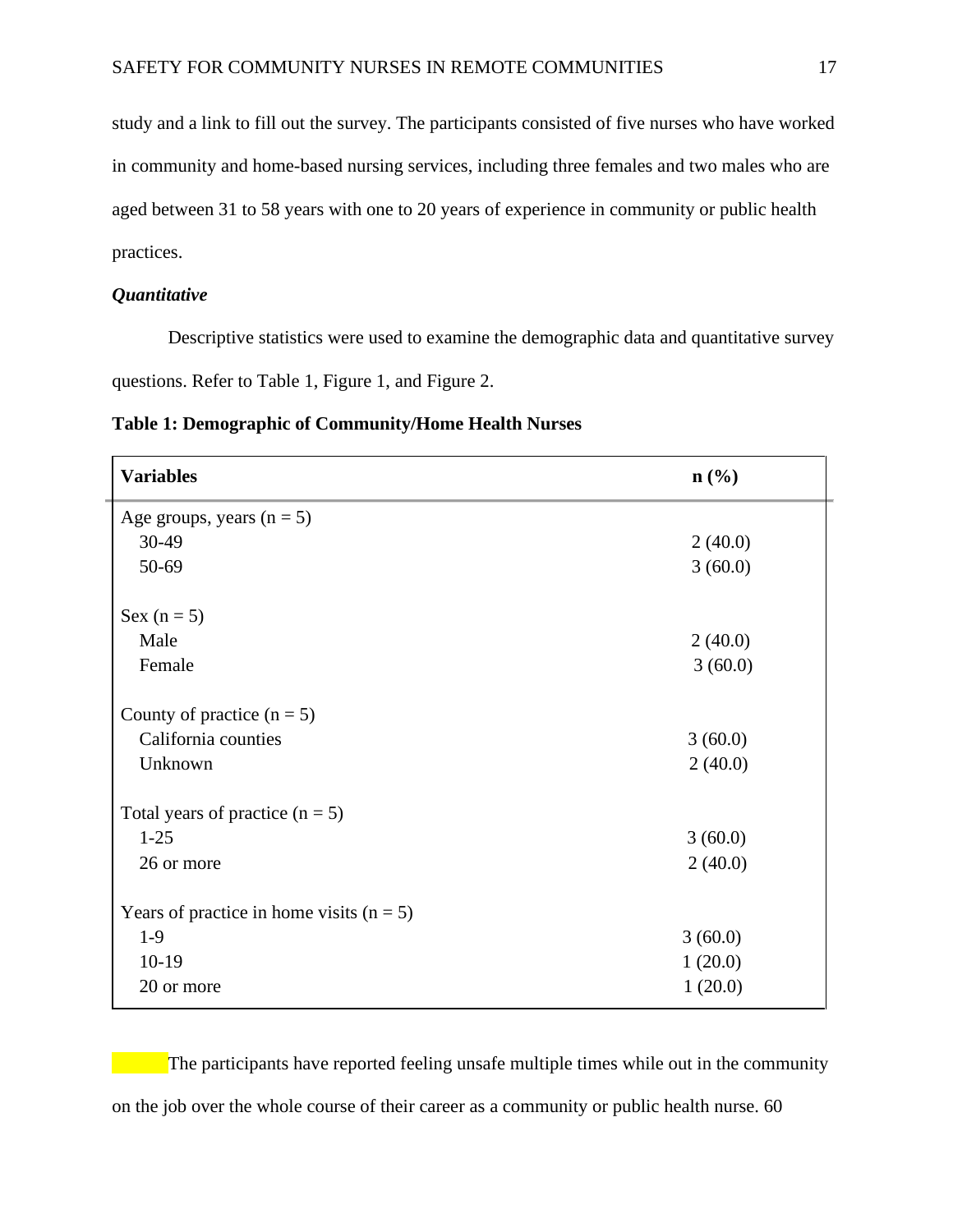percent  $(n = 3)$  of participants stated that they felt "somewhat unsafe" providing health services at the patients' homes or at their small clinics while 20 percent  $(n = 1)$  of participants felt "not safe at all". On the other hand, 20 percent  $(n = 1)$  felt "somewhat safe" (**Figure 1**). Though the majority of participants felt unsafe, the workplace preparedness provided a safety net for the nurses as 60 percent of participants reported the workplace as "somewhat prepared" ( $n = 2$ ) and "completely prepared"  $(n = 1)$ . In comparison, some felt that their workplace was "without" preparedness"  $(n = 1)$  and "somewhat without preparedness"  $(n = 1)$  (**Figure 2**).



**(Figure 1)** Have you ever felt unsafe while providing health service out on the job? (Scale of 1 to 5; 1 = not safe at all;  $2 =$ somewhat unsafe;  $3$  = neutral;  $4$  = somewhat safe;  $5$  = feeling completely safe)



**(Figure 2)** From your perspective, does your workplace adequately address and prepare community/public health nurses for situations in which they find that their own safety or the safety of another person could be in jeopardy? (Scale of 1 to 5 with  $1 =$  not safe at all and without any preparedness and  $5 =$  completely safe and well-prepared).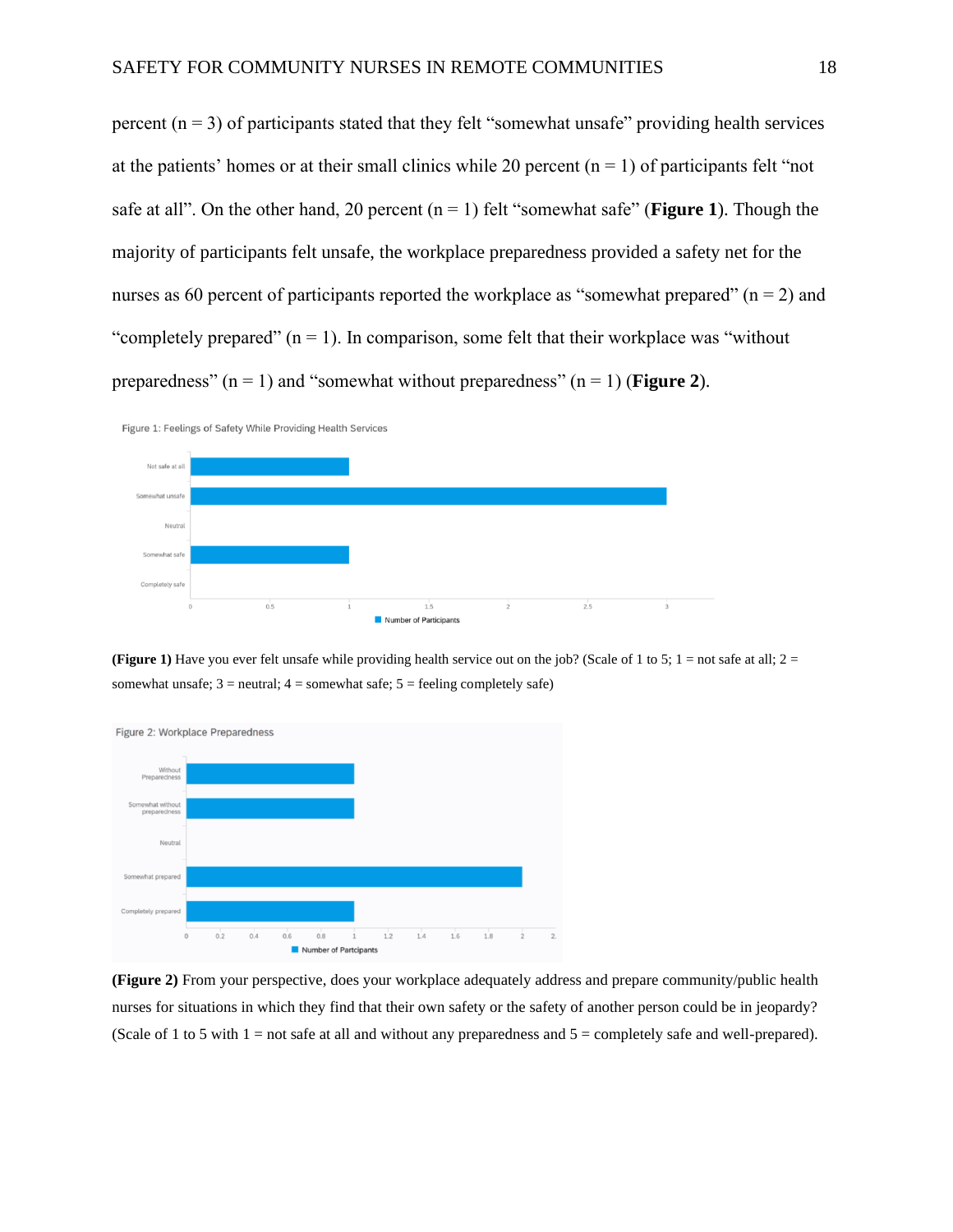#### *Qualitative*

Key phrases from responses to the qualitative questions were chosen and reviewed by the research team (Refer to Table 2). The team identified safety issues for community health and public health nurses. The nurses identified safety issues as a concern in providing optimal care and made a number of suggestions for improvements.

The participants were also asked whether or not they have seen a decline in the quality of healthcare services due to safety concerns for nurses. Some  $(n = 3)$  reported seeing declines due to companies and services refusing to provide aid for patients who do not comply with safety policies, unclean homes, and violence in the proximal area (**Figure 3**). Additionally, 60 percent  $(n = 3)$  of participants have seen changes in safety during the Covid-19 pandemic as their safety became more compromised due to lack of PPE's and increased exposures to the airborne virus (**Figure 4**).

| <b>Table 2: Qualitative Study Questions</b>                                                                                                                                                      | <b>Key Concepts</b>                                                                                                                                                     |
|--------------------------------------------------------------------------------------------------------------------------------------------------------------------------------------------------|-------------------------------------------------------------------------------------------------------------------------------------------------------------------------|
| If you identified at least one incident in which<br>you felt unsafe, please briefly describe your<br>experience without including any specific<br>details (no names, addresses, or exact dates). | Darkened homes/late night on calls<br>Weapons present in homes<br>Unsafe environments (e.g. unclean<br>homes, illicit drug activities in<br>proximity of patient homes) |
| Please describe any additional safety issues<br>that you have observed.                                                                                                                          | Violence<br>Unclean/unorganized home<br>environments<br>Unsafe neighborhood environments                                                                                |
| Please describe barriers to safety for nurses<br>that you have observed, if any.                                                                                                                 | Lack of training and knowledge before<br>entering patient homes (e.g. language)<br>barriers)                                                                            |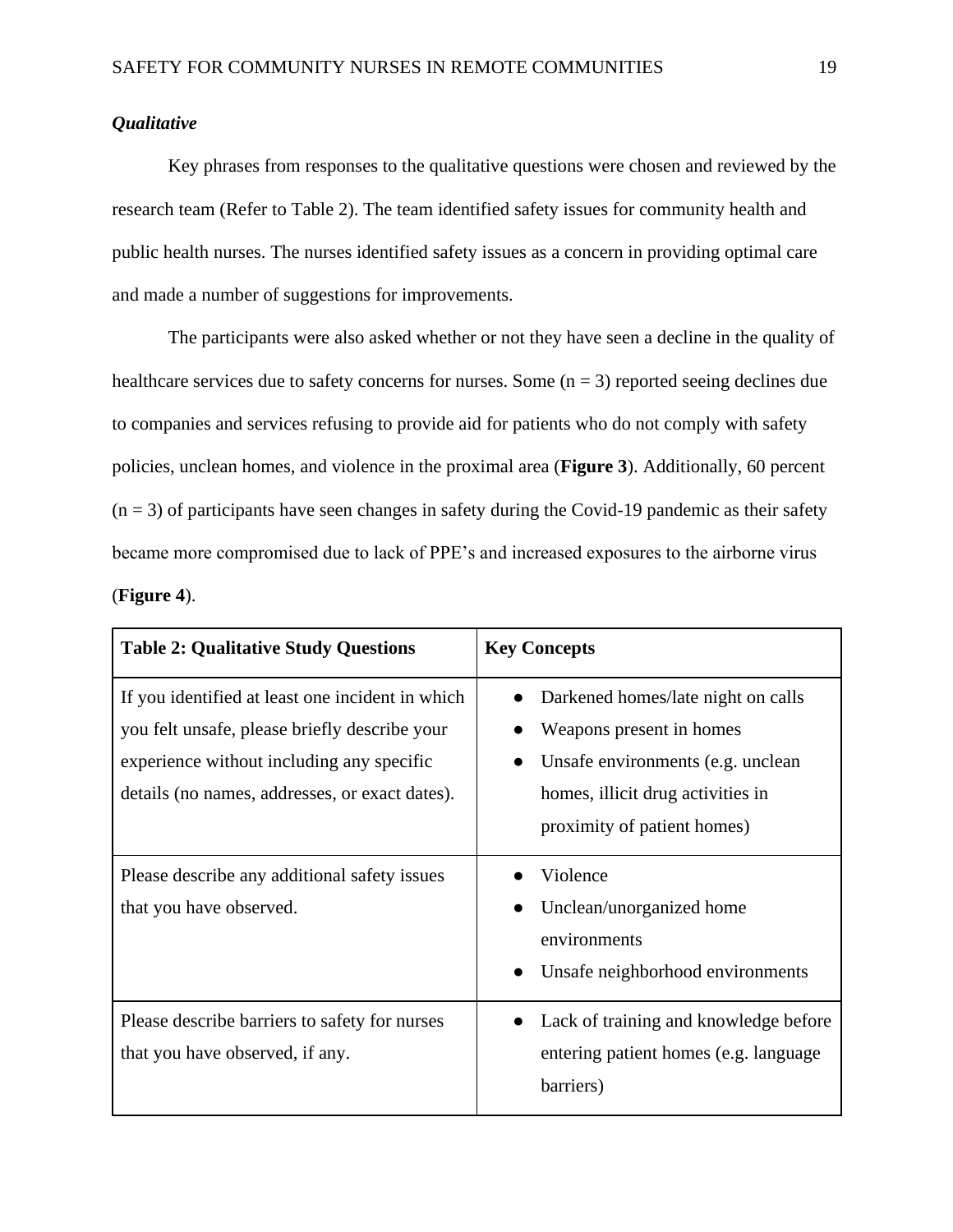|                                                                                                                                                                                    | Unsafe environments (e.g. lack of<br>security, lack of safe/affordable<br>housing)                                                                                                                                             |
|------------------------------------------------------------------------------------------------------------------------------------------------------------------------------------|--------------------------------------------------------------------------------------------------------------------------------------------------------------------------------------------------------------------------------|
| Please describe any safety measures that you<br>have personally employed to ensure your own<br>safety.                                                                             | Asking staff, colleagues, or local<br>authorities for assistance or advice<br>Bringing protective personal items<br>(e.g. PPE's, charged phones)                                                                               |
| Has there ever been a situation while out in<br>the field, in which you observed the quality of<br>health care declined due to safety concerns?<br>Please expand upon your answer. | Home health companies refusing<br>services due to noncompliance,<br>violence, or unsafe homes                                                                                                                                  |
| Has your safety changed during the Covid-19<br>pandemic? Please describe the change.                                                                                               | Continuing home visits with increased<br>risk of airborne virus                                                                                                                                                                |
| What are your recommendations for helping<br>to ensure safety for community health nurses?                                                                                         | More training and preparedness (e.g.<br>increase screening tools to assess<br>patient homes)<br>Providing more safety spaces and<br>equipments (e.g. alternative open<br>spaces for social distancing, more<br>provided PPE's) |

While a full content analysis was not performed, the researchers were able to explore the responses for similar words and phrases. Researchers noted that safety was a serious concern for the nurses. Respondents identified several risk factors that could jeopardize nurses' safety, including darkness, weapons, violence, and lack of cleanliness (potential fall concern) as issues. Respondents also described the need for more training and better preparedness.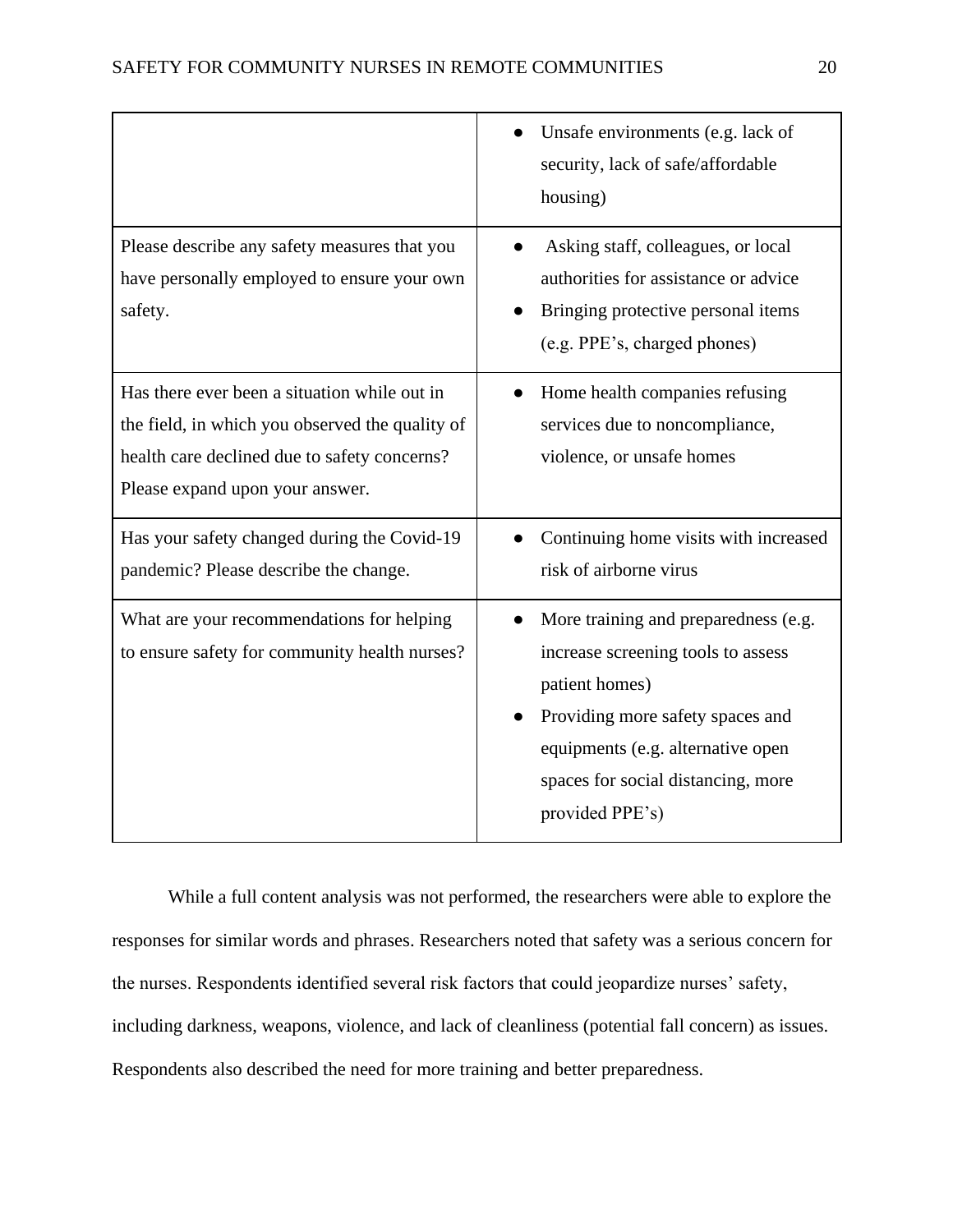Figure 3: Decline in Quality of Healthcare



**(Figure 3)** Has there ever been a situation while out in the field, in which you observed the quality of health care declined due to safety concerns?



**(Figure 4)** Has your safety changed during the Covid-19 pandemic?

#### **Limitation**

Limitations include lack of in-depth responses via surveys. Interviews via video call may have provided more in-depth responses that allowed for clarifications and further inquiries of responses as well as keeping social distancing during the pandemic. Additional limitations include small sample size that resulted in limited data collection and may lead to generalization.

#### **Conclusion**

After analyzing the collected data of identified safety issues for community and public health nurses, there is a better understanding of where improvements can be made. There is a lack in training and screening tools utilized to prepare nurses of what they could expect when entering a patient's home. Additionally, further discussion is needed to implement and reinforce safety measures recommended by the nurses such as more PPE's during the on-going pandemic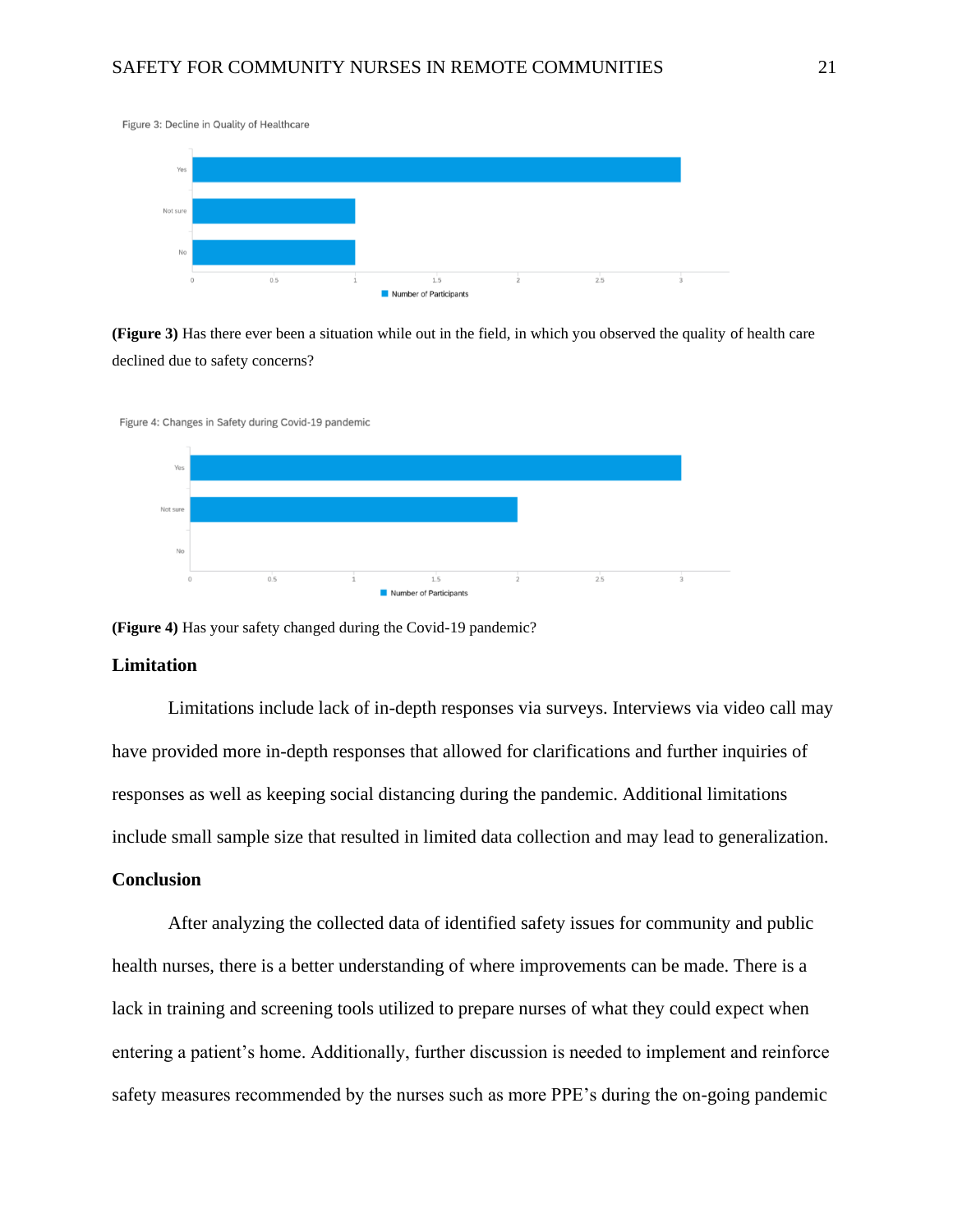and training to help nurses protect themselves in any unexpected situation. Overall, adding to the growing knowledge of challenges community and public health nurses may encounter can open the discussion for safety measures to be implemented to ensure the safety, but further research is needed to determine whether increased safety issues for nurses decrease the quality of healthcare services.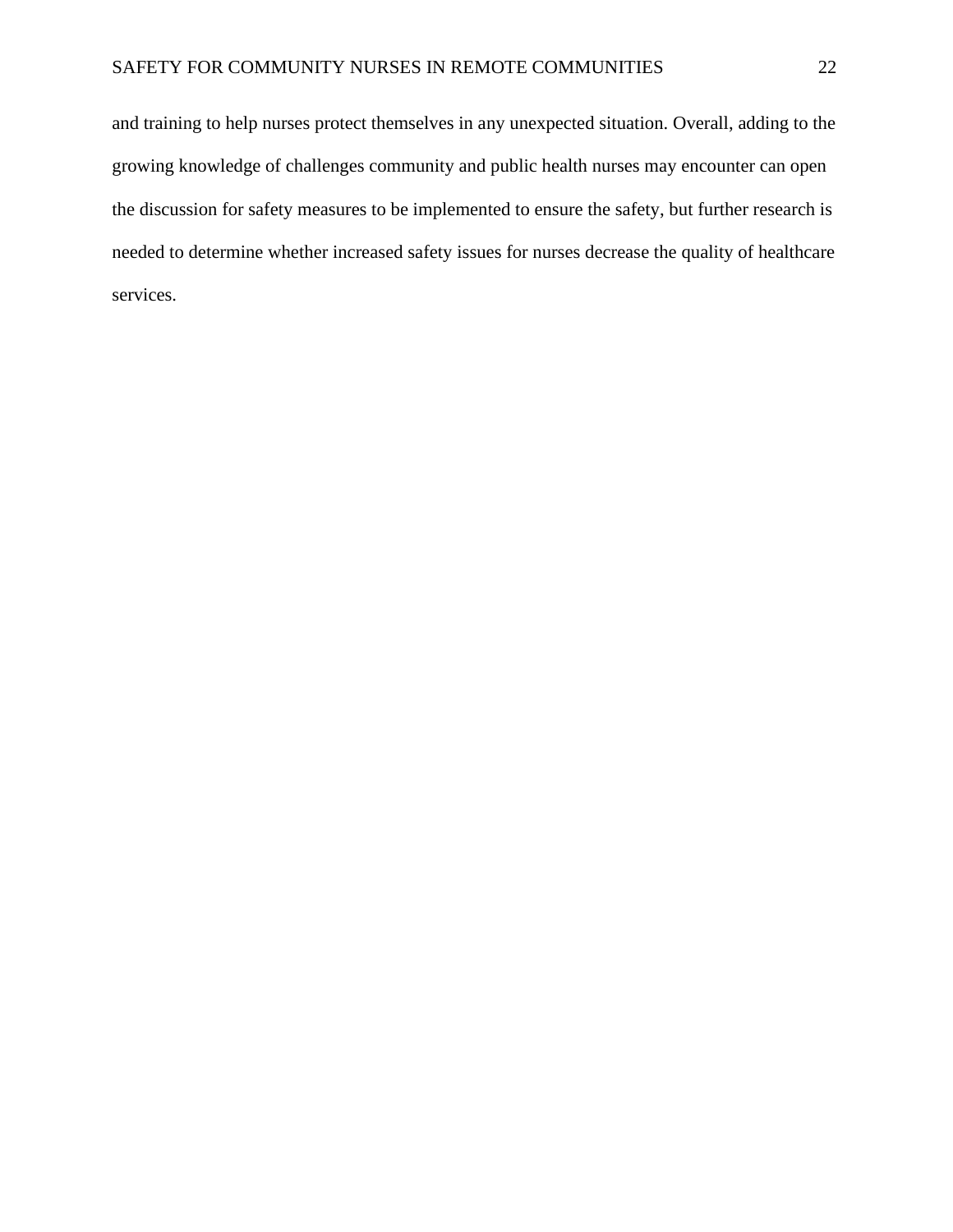#### References page

- Alzghoul, M. M., & Jones-Bonofiglio, K. (2020). Nurses' tension-based ethical decision making in rural acute care settings. *Nursing Ethics*, *27*(4), 1032–1043. https://doiorg.dominican.idm.oclc.org/10.1177/0969733020906594
- Cohen D, Crabtree B. "Qualitative Research Guidelines Project." July 2006. http://www.qualres.org/HomeGrou-3589.html
- Contributor, N. (2020, January 27). Community nurses: In need of protection. Retrieved February 04, 2021, from [https://www.nursingtimes.net/roles/district-and-community](https://www.nursingtimes.net/roles/district-and-community-nurses/community-nurses-in-need-of-protection-21-10-2008/)[nurses/community-nurses-in-need-of-protection-21-10-2008/](https://www.nursingtimes.net/roles/district-and-community-nurses/community-nurses-in-need-of-protection-21-10-2008/)
- Dudovskiy, J. (n.d.). Positivism research methodology. Retrieved April 08, 2021, from https://research-methodology.net/research-philosophy/positivism/
- Farrelly, T., Flaherty, S., & Healy, H. (2019). The challenges to public health nurse practice in rural Ireland. *Public Health Nursing*, *36*(3), 341–347. https://doiorg.dominican.idm.oclc.org/10.1111/phn.12595
- Kaasalainen, S., Brazil, K., Williams, A., Wilson, D., Willison, K., Marshall, D., Taniguchi, A., & Phillips, C. (2014). Nurses' experiences providing palliative care to individuals living in rural communities: aspects of the physical residential setting. *Rural & Remote Health*, *14*(2), 1–13.
- Lenthall S, Wakerman J, Opie T, Dollard M, Dunn S, Knight S, MacLeod M, & Watson C. (2009). What stresses remote area nurses? Current knowledge and future action. *Australian Journal of Rural Health*, *17*(4), 208–213. https://doiorg.dominican.idm.oclc.org/10.1111/j.1440-1584.2009.01073.x

McCullough, K. M., Williams, A. M., & Lenthall, S. (2012). Voices from the bush: remote area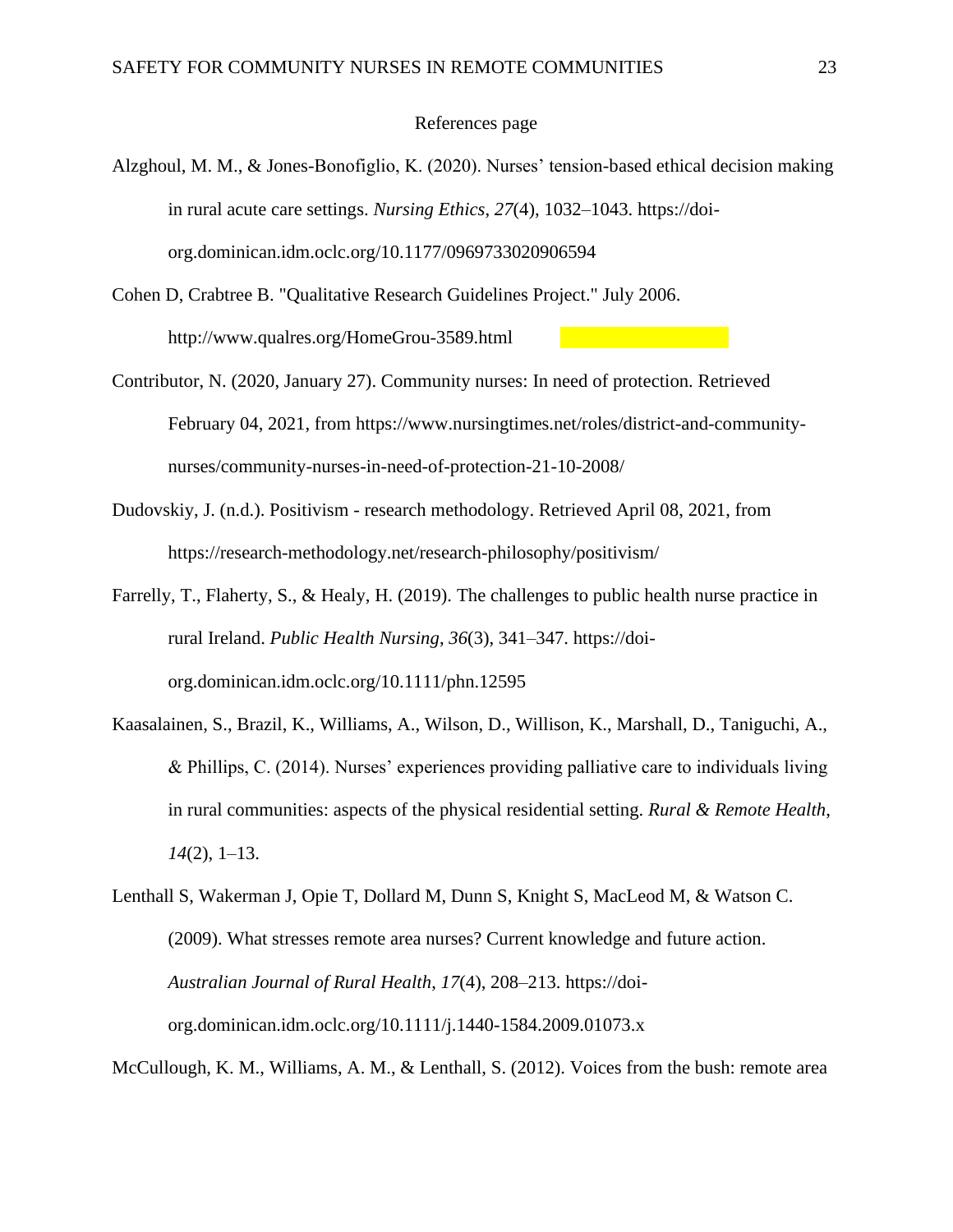nurses prioritise hazards that contribute to violence in their workplace. *Rural & Remote Health*, *12*(2), 1–10.

- Noble, H., & Mitchell, G. (2016, April). What is grounded theory? Retrieved April 08, 2021, from https://ebn.bmj.com/content/ebnurs/19/2/34.full.pdf
- Terry, D., Lê, Q., Nguyen, U., & Hoang, H. (2015, August 01). Workplace health and safety issues among community nurses: A study regarding the impact on providing care to rural consumers. Retrieved February 09, 2021, from https://bmjopen.bmj.com/content/5/8/e008306
- Tie, Y., Birks, M., & Francis, K. (2018, December 10). Grounded theory research: A design framework for novice researchers. Retrieved April 08, 2021, from https://www.ncbi.nlm.nih.gov/pmc/articles/PMC6318722/pdf/10.1177\_20503121188229 27.pdf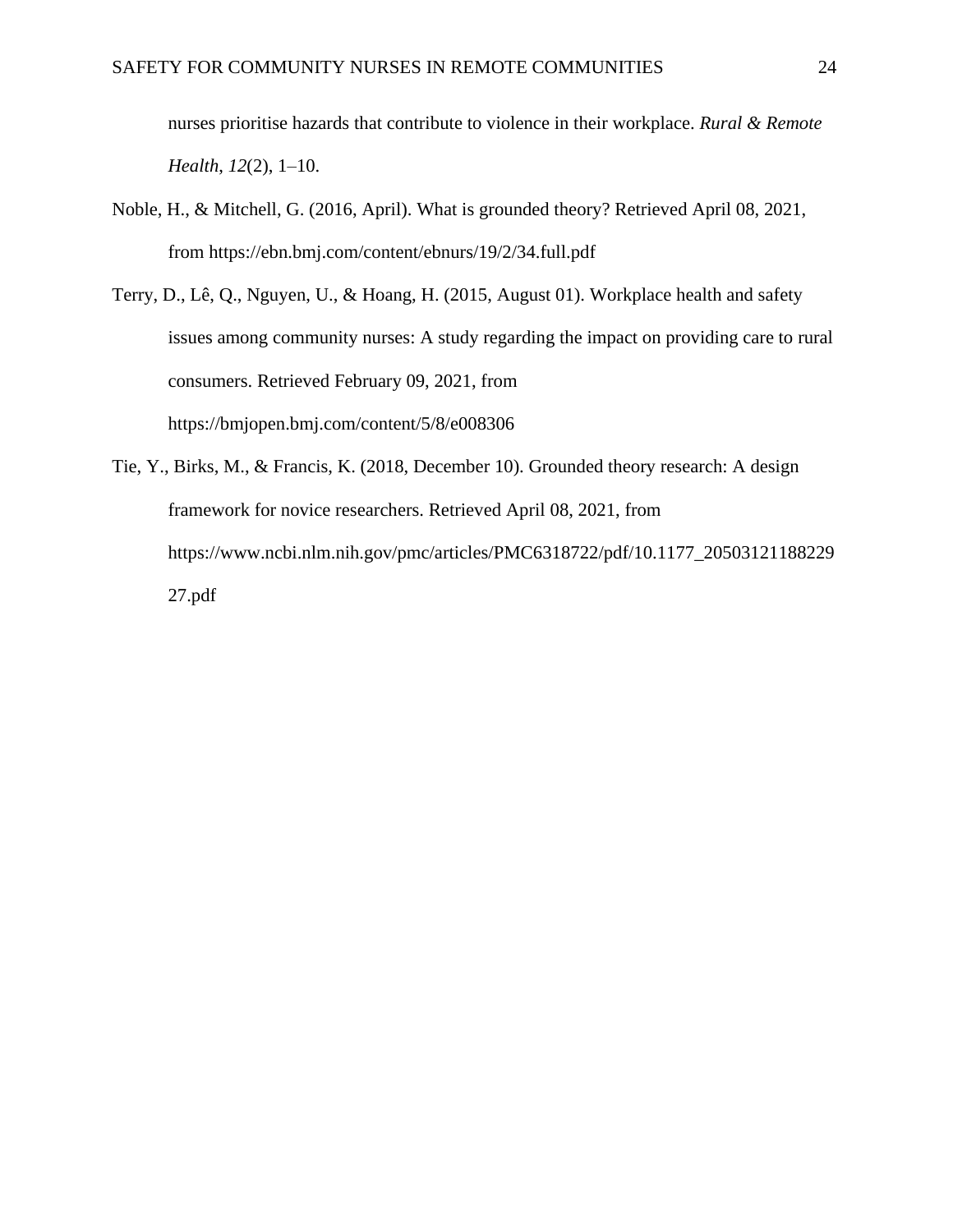## **Appendix**

| Authors/Citation | Objective    | Sample      | <b>Study Design</b> | <b>Study Methods</b> | Major           | <b>Strengths</b>  | Limitations     |
|------------------|--------------|-------------|---------------------|----------------------|-----------------|-------------------|-----------------|
|                  |              |             |                     |                      | Finding(s)      |                   |                 |
| Alzghoul, Jones- | To explore   | 8           | Interpretive        | In-depth,            | Power between   | Findings may      | Use of small    |
| Bonofiglio       | registered   | registered  | descriptive,        | individual, and      | nurse-          | provide insight   | purposive       |
| (2020)           | nurses'      | nurses      | qualitative         | semi-structured      | physician       | into              | sample, which   |
|                  | experiences  | working in  | approach            | co-interviews        | relationships   | understanding     | relates to a    |
|                  | of ethical   | acute care  |                     | by both RN           | lead to         | nurses' moral     | lack of         |
|                  | issues and   | hospitals   |                     | researchers          | disagreements   | distress, ethical | generalizabilit |
|                  | ethical      | in northern |                     | were conducted       | in care. Trust: | dilemmas, and     | y for the       |
|                  | decision     | Ontario     |                     | using open-          | small           | ethical           | results         |
|                  | making in    |             |                     | ended                | communities     | decision-         |                 |
|                  | rural acute  |             |                     | exploratory          | lead to blurred | making            |                 |
|                  | care in      |             |                     | questions            | boundaries      | experiences in    |                 |
|                  | hospitals in |             |                     |                      | between the     | similar settings  |                 |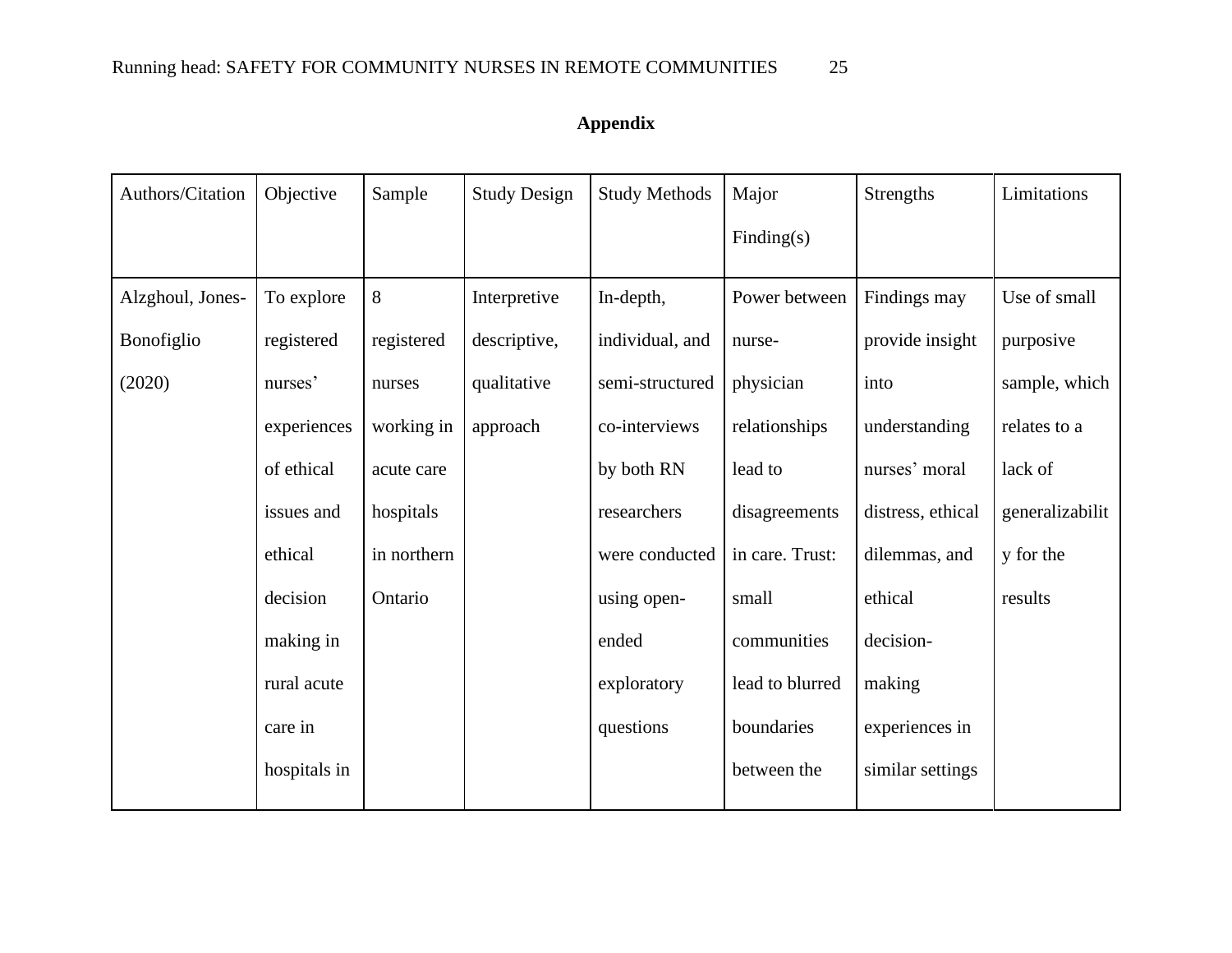| ×<br>v |  |
|--------|--|

|                 | northern            |            |              |                 | RN's personal    |                 |                        |
|-----------------|---------------------|------------|--------------|-----------------|------------------|-----------------|------------------------|
|                 | Ontario,            |            |              |                 | and              |                 |                        |
|                 | Canada              |            |              |                 | professional     |                 |                        |
|                 |                     |            |              |                 | relationships.   |                 |                        |
|                 |                     |            |              |                 | Fear because     |                 |                        |
|                 |                     |            |              |                 | there is little  |                 |                        |
|                 |                     |            |              |                 | support, so      |                 |                        |
|                 |                     |            |              |                 | they have to     |                 |                        |
|                 |                     |            |              |                 | take on more     |                 |                        |
|                 |                     |            |              |                 | responsibilities |                 |                        |
|                 |                     |            |              |                 | out of their     |                 |                        |
|                 |                     |            |              |                 | scope of         |                 |                        |
|                 |                     |            |              |                 | practice.        |                 |                        |
|                 |                     |            |              |                 |                  |                 |                        |
| Farrelly et al. | $\operatorname{To}$ | 13 PHNs    | Ethnographic | Use of diaries, | Travel issues    | Gained in-depth | $\boldsymbol{A}$ small |
| (2018)          | understand          | working in | approach     | and interviews  | (long travel     | and meaningful  | number of              |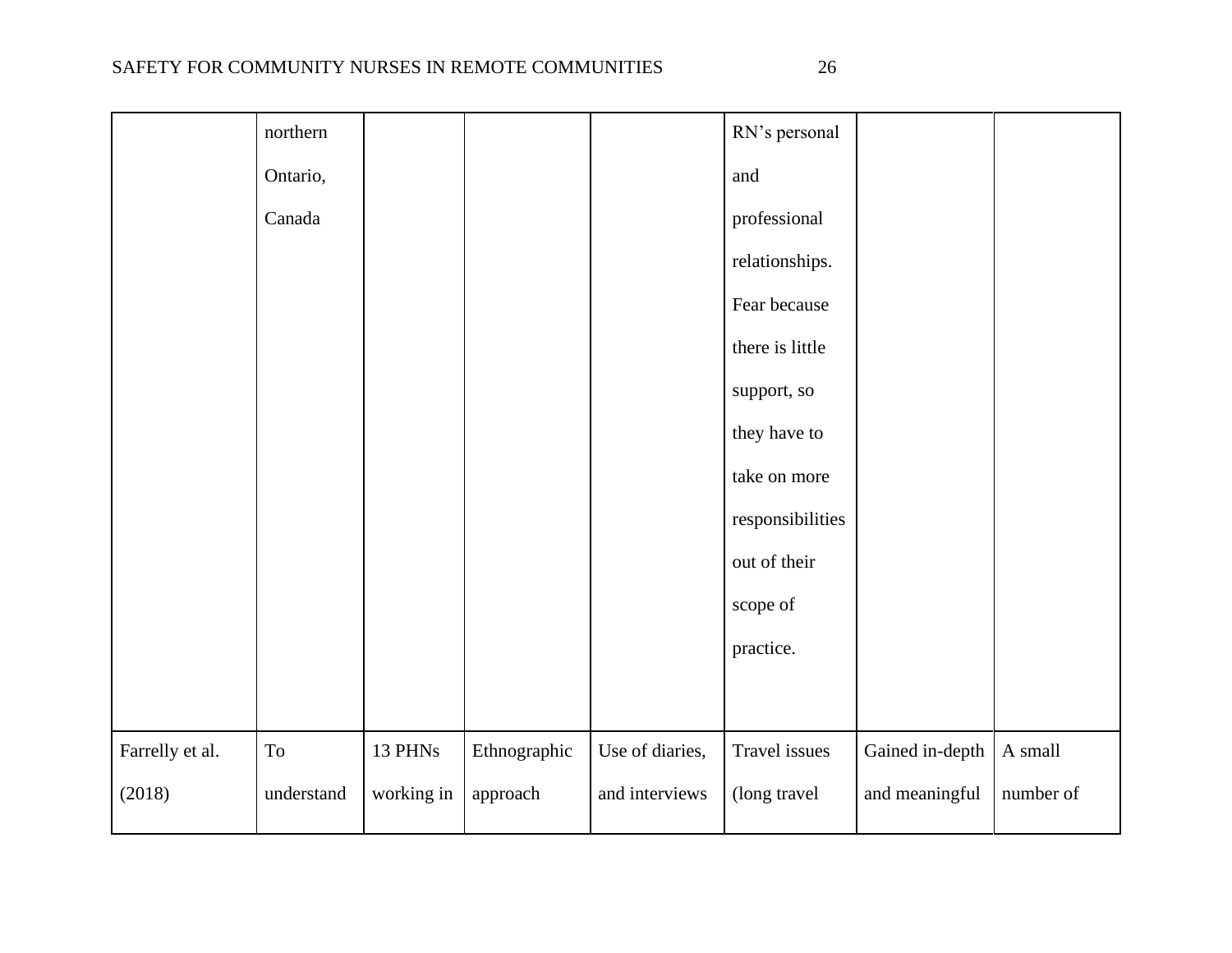| the         | rural areas | (ethnography | times)-less   | data from the   | participants   |
|-------------|-------------|--------------|---------------|-----------------|----------------|
| contempora  | in the      | by proxy)    | time is spent | participants,   | involved       |
| ry public   | South       | (qualitative | with each     | providing a     | meant that one |
| health      | West of     | study)       | client.       | window into the | must be        |
| nurse's     | Ireland     |              | Working in    | participants'   | cautious with  |
| (PHN) role  | (populatio  |              | isolation.    | working lives   | the findings.  |
| and the     | ns with     |              | Client        | as PHNs in      | None of the    |
| issues that | less than   |              | transport     | rural areas.    | participants   |
| they face   | 1,500       |              | issues.       |                 | were           |
| working in  | persons)    |              | ICT/telecomm  |                 | community      |
| rural       |             |              | unication     |                 | RNs or         |
| Ireland     |             |              |               |                 | practice       |
|             |             |              |               |                 | nurses who     |
|             |             |              |               |                 | also worked in |
|             |             |              |               |                 | the            |
|             |             |              |               |                 | community.     |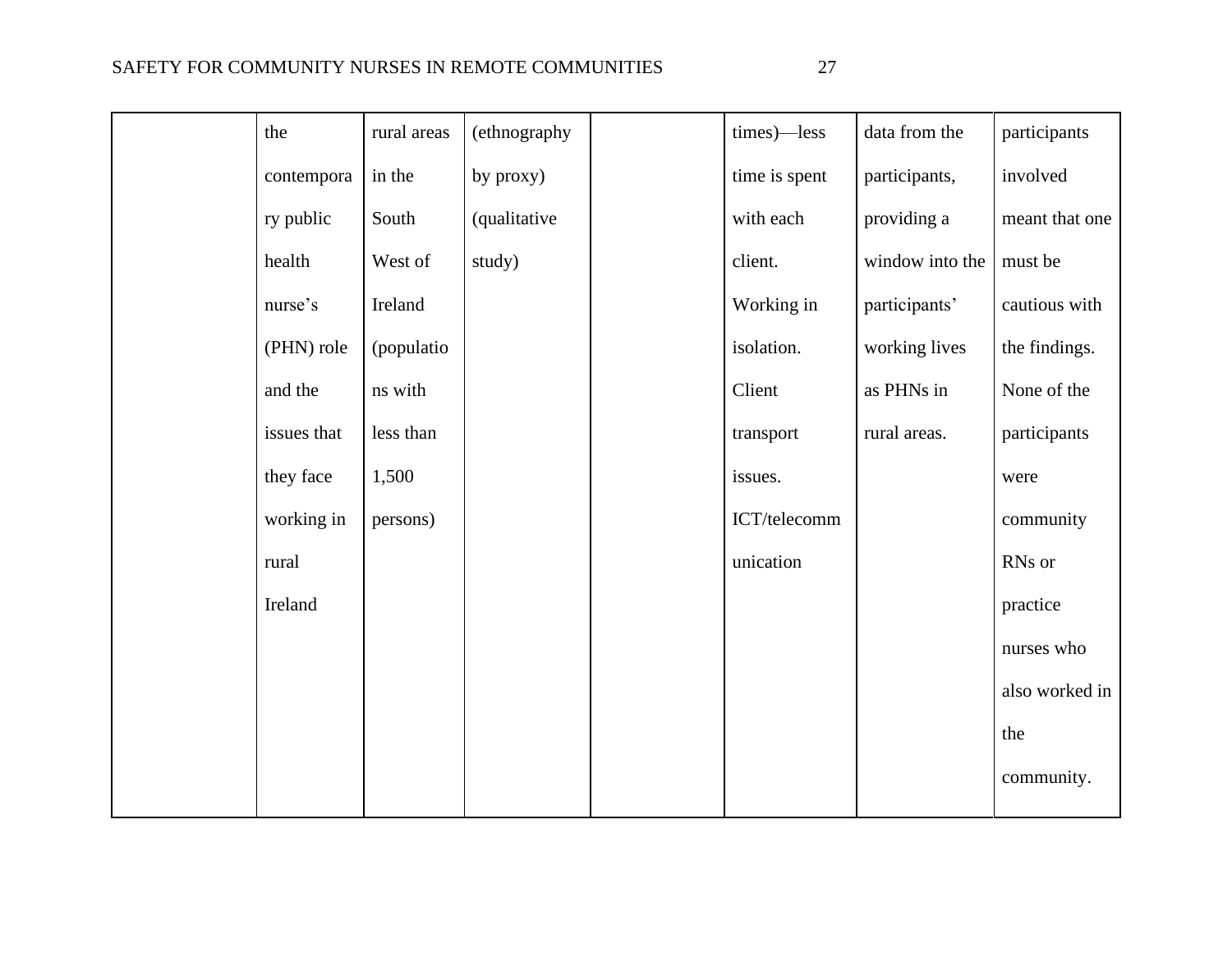| Kaasalainen et | To explore    | 21 rural | Qualitative | Semi-            | Quantity of    | Add to the       | Data was       |
|----------------|---------------|----------|-------------|------------------|----------------|------------------|----------------|
| al. (2014)     | nurses'       | nurses   | descriptive | structured       | home care      | growing body     | collected in   |
|                | experiences   |          | design      | telephone        | increased, but | of knowledge     | one province   |
|                | of            |          |             | interview;       | quality is     | of rural nurses' | of Canada, so  |
|                | providing     |          |             | questions        | decreasing due | experiences of   | the results    |
|                | palliative    |          |             | focused on       | to shorter     | providing        | may be         |
|                | care in rural |          |             | eliciting        | timeframes.    | palliative care  | different in   |
|                | communitie    |          |             | information on   | Increased      | in communities   | other          |
|                | s with a      |          |             | the nurses'      | workload due   | that are under-  | provinces      |
|                | particular    |          |             | experiences of   | to decreased   | served in some   | and/or         |
|                | focus on the  |          |             | providing        | nursing staff. | areas such as    | countries.     |
|                | impact of     |          |             | palliative care  | Challenges of  | healthcare       | Perspective of |
|                | physical      |          |             | to rural clients | accessing      | services and     | nurses only,   |
|                | residential   |          |             | living in the    | resources and  | often plagued    | but would      |
|                | setting       |          |             | community        | supplies that  | with a range of  | have been      |
|                |               |          |             |                  | were needed to | challenges in    | enriched by    |
|                |               |          |             |                  |                |                  |                |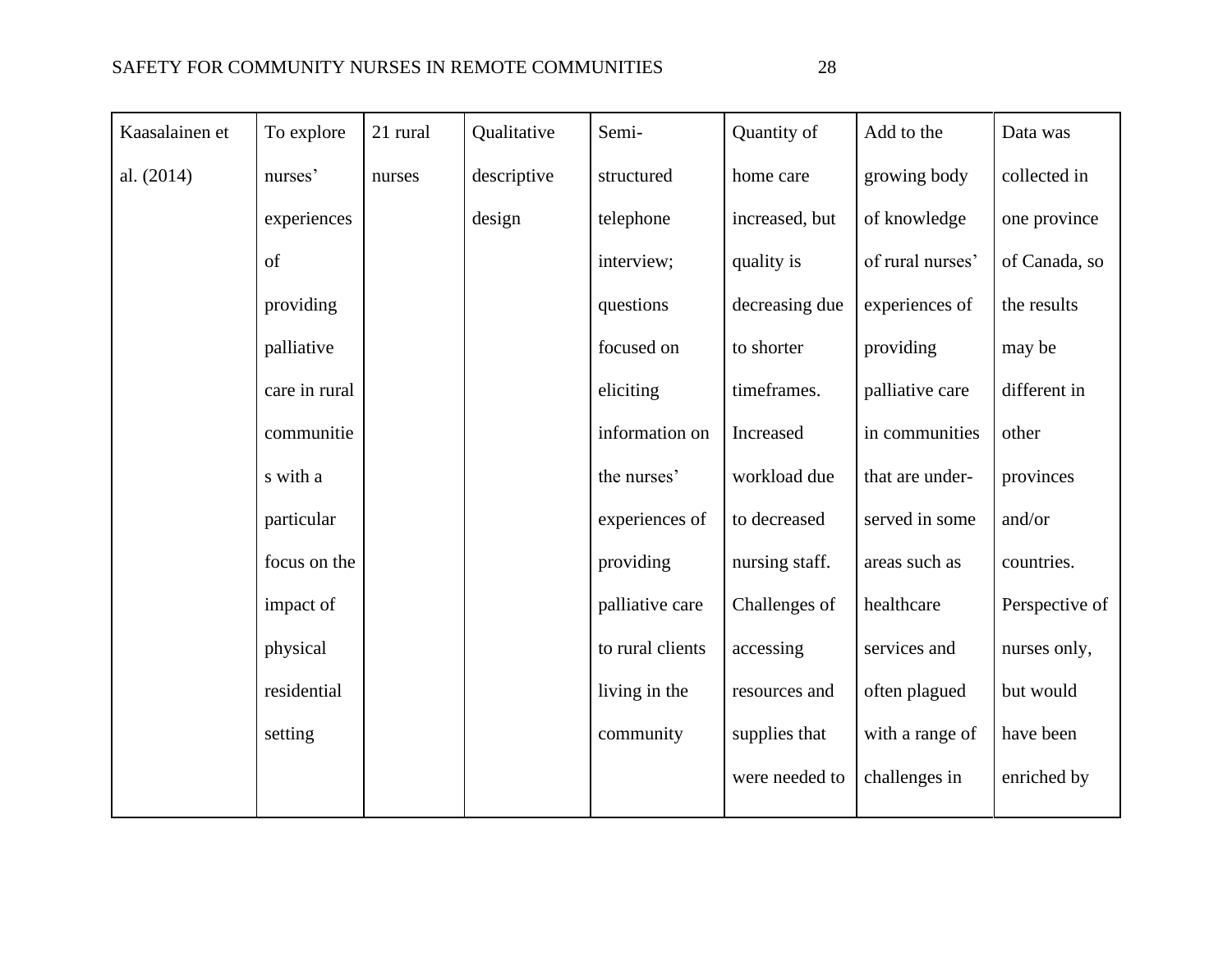|                 |              |           |               |                | provide          | providing        | hearing first- |
|-----------------|--------------|-----------|---------------|----------------|------------------|------------------|----------------|
|                 |              |           |               |                | optimal          | optimal          | hand           |
|                 |              |           |               |                | palliative care. | palliative care. | experiences of |
|                 |              |           |               |                |                  |                  | clients and    |
|                 |              |           |               |                |                  |                  | family         |
|                 |              |           |               |                |                  |                  | members.       |
| Lenthall et al. | Review and   | 26 papers | Designed as a | Used Medline,  | 4 themes:        | Job resources    | Literature     |
| (2009)          | synthesize   | were      | qualitative   | CINAHL, the    | The remote       | that could meet  | relating to    |
|                 | the          | included  | study with    | Cochrane       | context--        | the significant  | remote area    |
|                 | literature   |           | themes        | database, and  | isolation and    | job demands      | nursing in     |
|                 | identifying  |           |               | Google         | lack of          | faced by RANs    | Australia is   |
|                 | the stresses |           |               | Scholar.       | personal/profes  | were identified  | limited and    |
|                 | experienced  |           |               | Dominant       | sional           |                  | largely        |
|                 | by remote    |           |               | themes were    | boundaries,      |                  | descriptive.   |
|                 | area nurses. |           |               | identified,    | Workload/exte    |                  | Few papers     |
|                 | Identify     |           |               | discussed, and | nded scope of    |                  | focused on     |
|                 |              |           |               |                |                  |                  |                |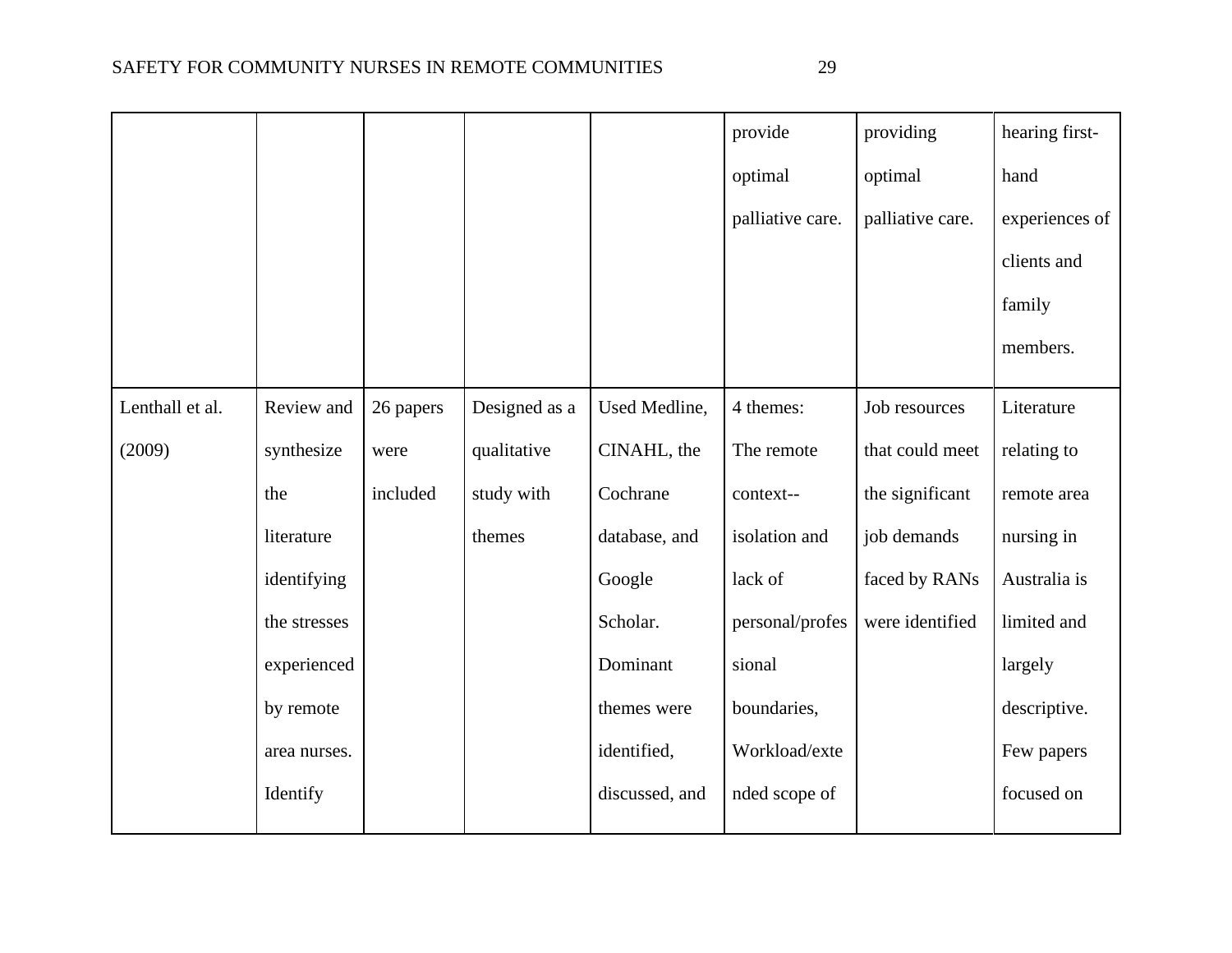|               | intervention |           |             | agreed within  | practice, Poor  |                 | solution to    |
|---------------|--------------|-----------|-------------|----------------|-----------------|-----------------|----------------|
|               | ${\bf S}$    |           |             | the research   | management,     |                 | these          |
|               | implemente   |           |             | term of        | Workplace and   |                 | problems and   |
|               | d to address |           |             | "remote" OR    | community       |                 | few were       |
|               | identified   |           |             | "remote area   | violence        |                 | based on       |
|               | stresses     |           |             | nurses" AND    |                 |                 | empirical      |
|               |              |           |             | "stress" OR    |                 |                 | evidence       |
|               |              |           |             | "occupational  |                 |                 | beyond case    |
|               |              |           |             | stress" OR     |                 |                 | studies        |
|               |              |           |             | "burnout" OR   |                 |                 |                |
|               |              |           |             | "job strain"   |                 |                 |                |
| McCullough et | Identify and | Ten RANs  | Descriptive | 3 rounds of    | The             | This provided   | Bias may have  |
|               |              |           |             |                |                 |                 |                |
| al. (2012)    | describe     | who had   | method      | questionnaires | characteristics | low-cost access | been present   |
|               | hazards      | been      |             | which          | of violence,    | to the RAN      | in the         |
|               | within the   | nominated |             | progressively  | namely: the     | population      | selection of   |
|               | (remote      | agreed to |             | refine         | environment;    | distributed     | the panel, the |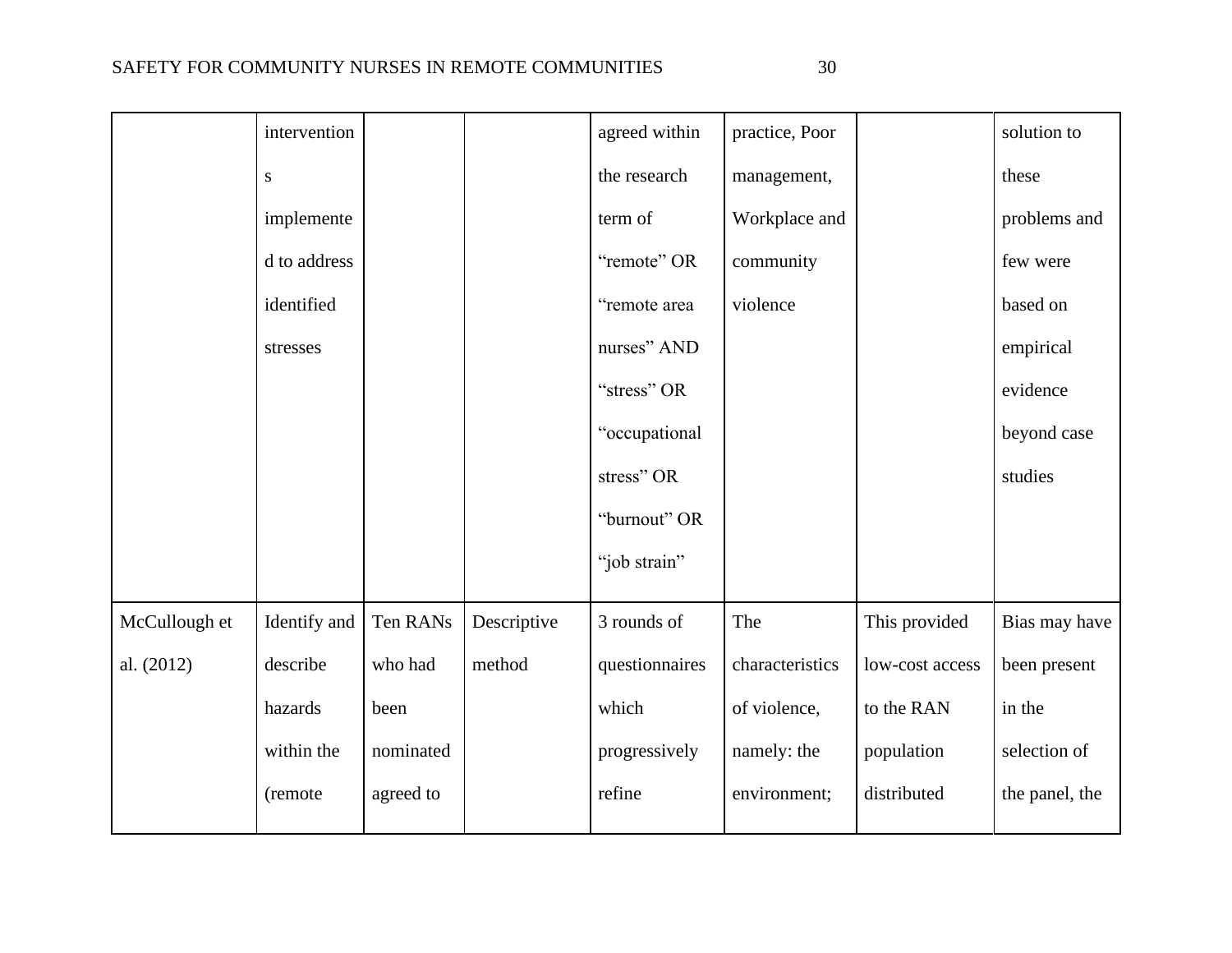| ۰.<br>×<br>٠ |  |
|--------------|--|

| area nurses) | form the   | knowledge and    | the nurse; the  | across          | generalizabilit |
|--------------|------------|------------------|-----------------|-----------------|-----------------|
| <b>RAN</b>   | expert     | opinion to       | client; and the | Australia's     | y of results    |
| workplace    | panel. Ten | reach a          | organization    | remote regions. | was limited     |
| from the     | RANs who   | consensus from   | (including      |                 | due to the      |
| perspective  | had been   | the              | community) in   |                 | descriptive     |
| of           | nominated  | participants.    | which the       |                 | nature of the   |
| experienced  | agreed to  | Both email and   | interaction     |                 | study, and the  |
| <b>RANs</b>  | form the   | an online        | takes place     |                 | majority of     |
|              | expert     | survey were the  |                 |                 | participants    |
|              | panel.     | mediums of       |                 |                 | resided in the  |
|              |            | data collection. |                 |                 | Northern        |
|              |            | The first and    |                 |                 | Territory       |
|              |            | third rounds     |                 |                 |                 |
|              |            | consisted of     |                 |                 |                 |
|              |            | open-ended       |                 |                 |                 |
|              |            | questions and    |                 |                 |                 |
|              |            |                  |                 |                 |                 |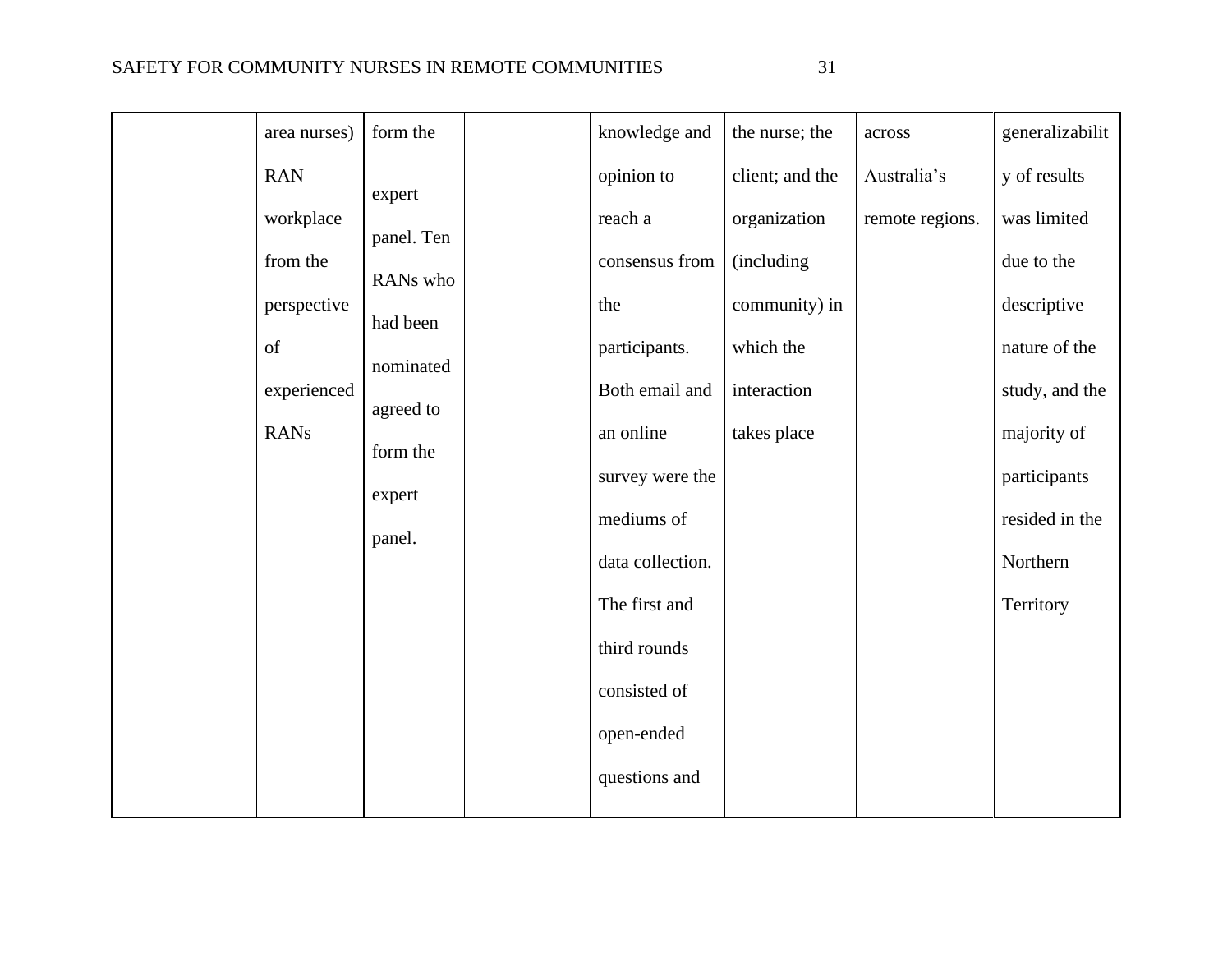|              |              |            |                      | were            |               |                        |                 |
|--------------|--------------|------------|----------------------|-----------------|---------------|------------------------|-----------------|
|              |              |            |                      | completed via   |               |                        |                 |
|              |              |            |                      | email.          |               |                        |                 |
| Terry et al. | To           | 13 of the  | Narrative            | Face-to-face or | Geographical  | <b>Highlights that</b> | A number of     |
| (2015)       | investigate  | 16         | inquiry              | via phone       | environmental | many practices         | telephone       |
|              | the types of | consenting | underpinned          | semi-structured | issues,       | and processes          | interviews      |
|              | workplace    | healthcare | by a                 | interviews;     | Physical      | remain unsafe          | were            |
|              | health and   | services;  | phenomenolo          | questions were  | environmental | among                  | undertaken,     |
|              | safety       | 15         | gical approach       | asked in no     | issues,       | community              | which may       |
|              | issues rural | communit   | <i>(qualitative)</i> | particular      | Organization  | nursing                | have            |
|              | community    | y nurses;  | study)               | order;          | environment   | services,              | influenced the  |
|              | nurses       | Sex        |                      | interview was   | issues        | Interviews were        | data that were  |
|              | encounter    | $(N=15)$   |                      | done by a       |               | giving voice to        | collected in    |
|              | and the      |            |                      | female RN       |               | the community          | terms of        |
|              | impact       | Male 2     |                      | with interview  |               | nurses                 | quality and its |
|              | these issues | (13.3)     |                      | training who    |               |                        | depth of        |